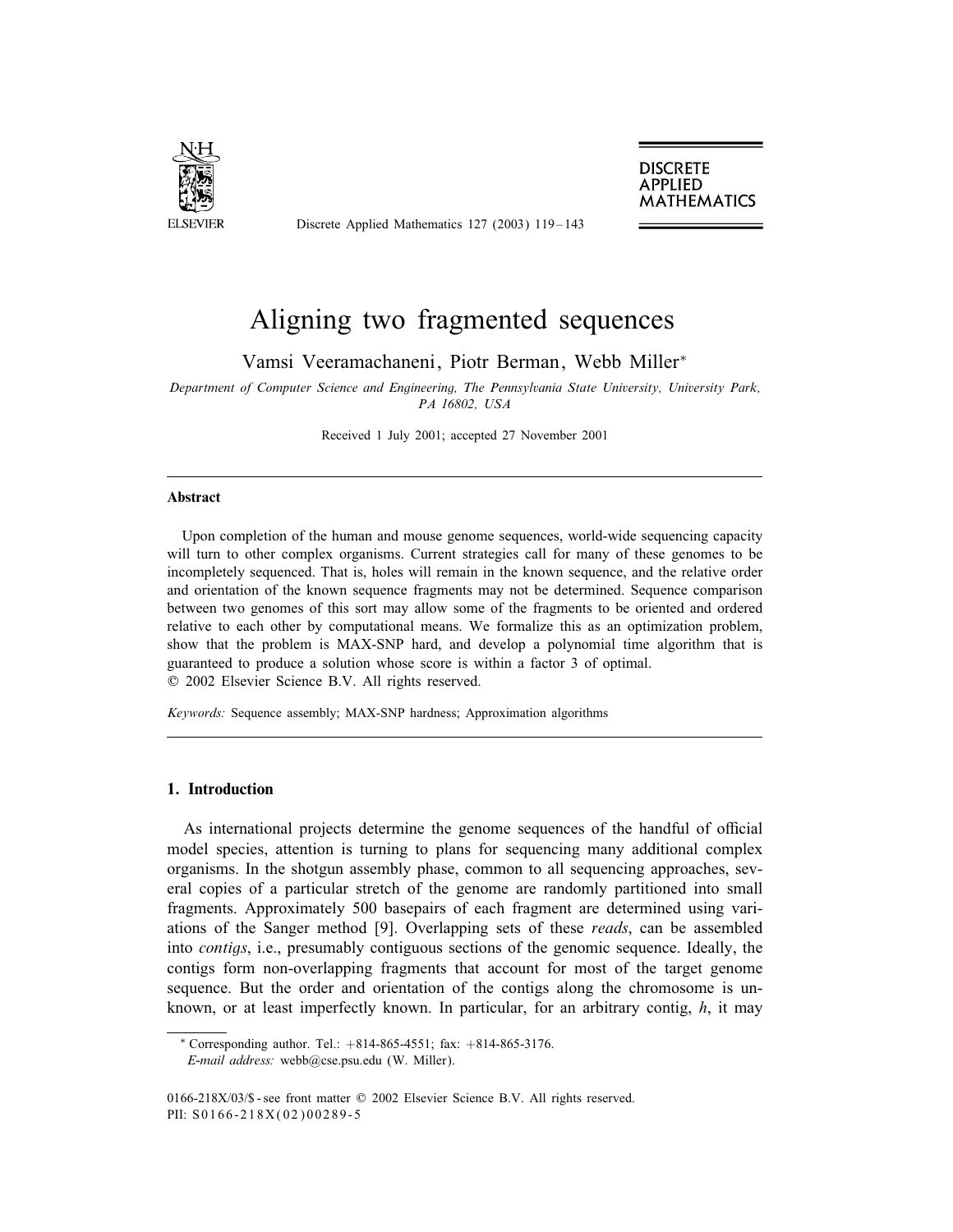

Fig. 1. Use of sequence comparison to orient/order contigs. Contig h (say, of human) includes region a, which aligns with region c in contig  $m_1$  (say, of mouse). Also, another region of h, denoted b, aligns with  $d^R$ , the reverse complement of region d of mouse contig  $m_2$ . We infer that  $m_1$  precedes  $m_2^R$ , relative to the orientation in which h is given. Note that the distance between  $m_1$  and  $m_2^R$  cannot be inferred from such comparisons.

be unknown whether h or its reverse complement, denoted  $h^R$ , is present, where  $h^R$  is formed by reversing h, interchanging A and T everywhere and interchanging C and G everywhere.

Two approaches have been proposed for overcoming this problem. The clone by clone approach [10] adopted by the Human Genome Project (HGP) starts by Inding a minimal tiling set of clones that covers the target genome. Then the individual clones are sequenced one at a time using the shotgun approach. Finally contigs of different clones are ordered, oriented with respect to each other using the clone map. On the other hand, the whole genome shotgun assembly approach [11] skips the physical mapping step and sequences unmapped genomic clones. For further assembly it uses a library of pairs of reads, called *mates*, from the ends of long inserts randomly sampled from the genome. The presence of these mates in different contigs serves to order the contigs and give the approximate distance between them. The result of this assembly process is, therefore, a collection of *scaffolds*, where each scaffold is a set of contigs that are ordered, oriented and positioned with respect to each other.

However, determining the complete sequence of a genome is quite expensive with either approach. Because researchers have been extracting biological information by studying conserved regions [4,7], genetic data banks have rich contig information for many species. By comparing the conserved regions present in contigs of two organisms that are close in evolutionary terms, it might still be possible to infer some order/orient relationships. This process was manually performed by [8]. Fig. 1 illustrates the sort of inference that is possible.

We model the problem of determining order/orient relationships from alignments between contigs as follows. Data consists of a set of "h-contigs" and a set of "m-contigs", where each contig is simply an ordered list of conserved regions having associated alignment scores. We use  $\sigma(a, b)$  to denote the score of the alignment between a and b, where a or  $a^R$  is a conserved region of an h-contig and b or  $b^R$  is a conserved region of an *m*-contig. An example of a permissible data set consists of contigs  $h_1$ :  $\langle a, b, c \rangle$ ,  $h_2$ :  $\langle d \rangle$ ,  $m_1$ :  $\langle s, t \rangle$ ,  $m_2$ :  $\langle u, v \rangle$  and the alignment scores  $\sigma(a, s) = 4$ ,  $\sigma(a, t) = 1$ ,  $\sigma(b, t^R) = 3$ ,  $\sigma(c, u) = 5$ ,  $\sigma(d, t) = \sigma(d, v^R) = 2$ . See Fig. 2. In this preliminary analysis of the problem, we have made the critical assumption that any two conserved regions are either identical or completely distinct. That is, we do not model any sort of partial overlap or strict containment between two conserved regions from the same species.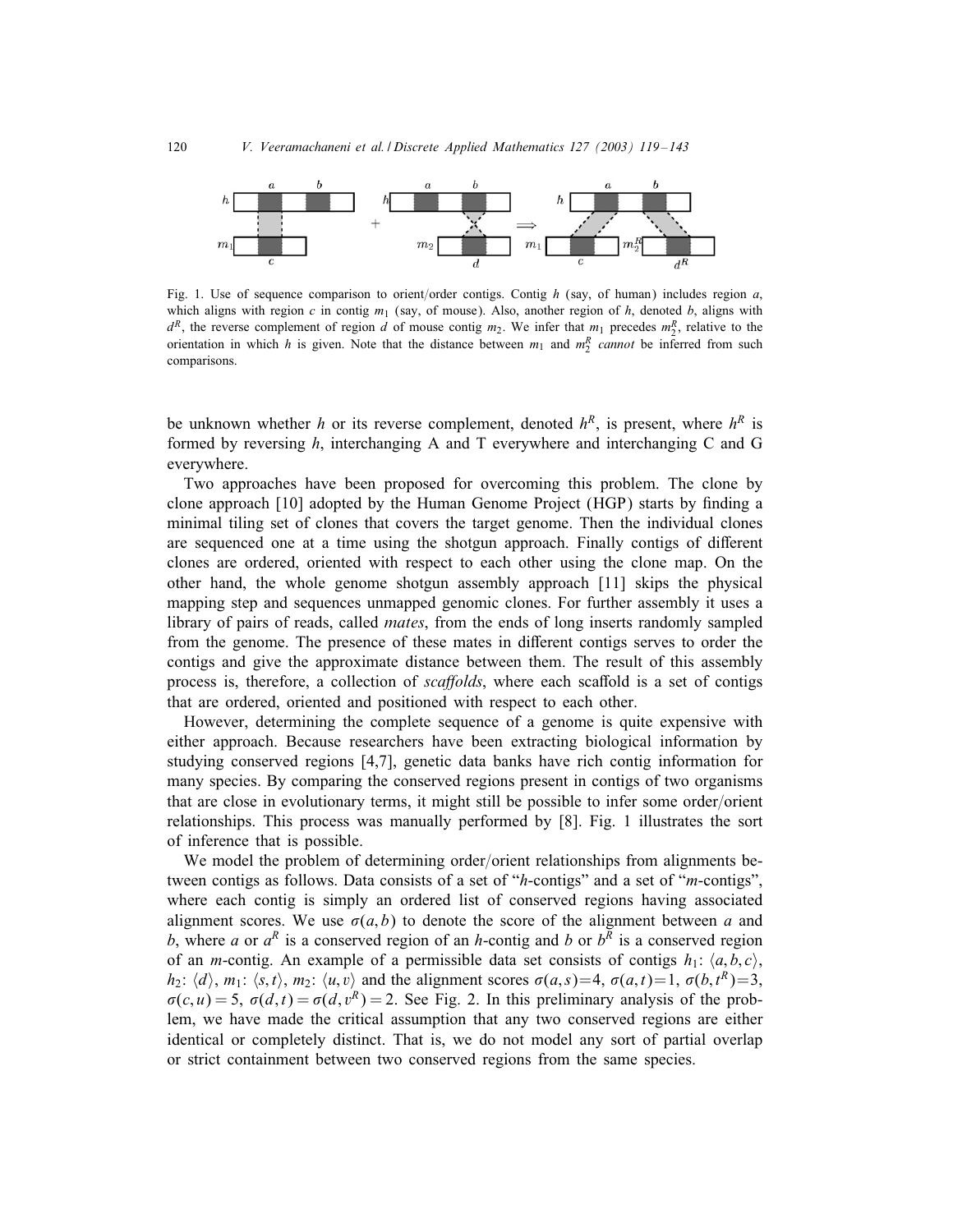

Fig. 2. Picture of a sample set of data, discussed in the text.



Fig. 3. Two potential inconsistencies among alignments between contigs. In the first example, contig  $h$ contains regions a and b, where a aligns with region c of contig m, and b aligns with  $d<sup>R</sup>$ , where d is another region of m. The  $a - c$  alignment supports the current orientation, while the  $b - d$  alignment calls for reversal of m. The second example violates our requirement that aligning regions be in the same order in the two sequences.

Alignments involving conserved regions in contig  $h_1$  may serve to orient and order several m-contigs relative to each other. Some of these m-contigs may in turn orient and order  $h_1$  relative to additional h-contigs, and so on. This leads to an "island" of contigs that are oriented and ordered relative to one another. With ideal data, this process would partition the set of contigs into islands, such that inter-island order/orient relationships cannot be determined from the alignments. In reality, the set of given alignments is frequently inconsistent with any proposed orientation and ordering of the contigs. Simple examples are shown in Fig. 3. More complex examples arise in practice when regions have been shuffled by evolutionary processes, when incorrect alignments are computed, and when contigs are incorrectly assembled from the shorter segments.

Our goal is to determine orientations and an order for each of the two sets of contigs that, possibly together with deletions of some of the conserved regions, gives two equal-length and consistently ordered lists of conserved regions showing high overall similarity. Ideally, this would mean maximizing the sum of the scores  $\sigma$ . For a simple example, consider the data set given several paragraphs above. We can delete (i.e., ignore) b and t, reverse  $h_2$  and place it after  $h_1$  (giving  $\langle a, c, d^R \rangle$ ), then place  $m_1$ before  $m_2$  in their given orientation (giving  $\langle s, u, v \rangle$ ), which yields the score  $\sigma(a, s)$  +  $\sigma(c, u) + \sigma(d^R, v) = 4 + 5 + 2 = 11$ . See Fig. 4 for a picture of the solution.

Note that once orientations and an order of the contigs are chosen, it is easy to decide how sites should be deleted to maximize the score—this is simply the classic problem

<sup>&</sup>lt;sup>1</sup> While similar to scaffolds of [11], islands present a different combinatorial problem because they involve fragments of different species, do not imply any distance information and cannot overlap with other islands.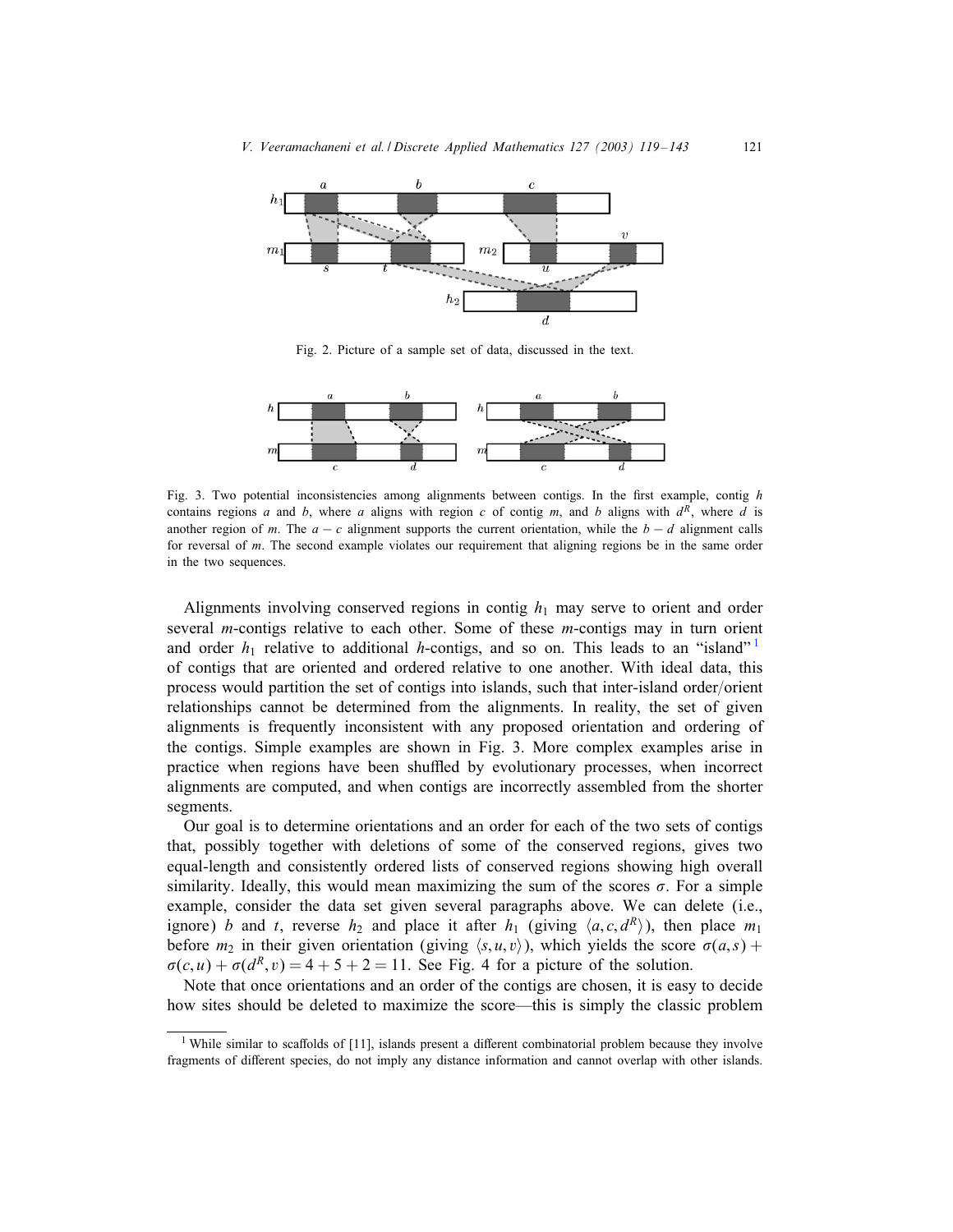

Fig. 4. Solution to the orient/order problem of Fig. 2. All alignments pictured in Fig. 2 that are inconsistent with this layout have been discarded.

of aligning two lists of symbols. (Here, however, each symbol of the "sequence" denotes a conserved region, rather than an individual nucleotide.) The difficulty lies with determining an optimal set of orient/order operations.

One of our results indicates that no polynomial-time algorithm can be guaranteed to orient and order the contigs so as to always maximize the resulting score. Indeed, even if we make a number of simplifying assumptions, such as (1) each conserved region is involved in precisely one alignment (e.g., for each a,  $\sigma(a, b) > 0$  for just one b), (2) there is only one *m*-contig and (3) each *h*-contig has only two conserved regions, the problem of computing an optimal set of orient/order operations is MAX-SNP hard (Theorem 2).

This formal result indicates that there exists a number  $\alpha < 1$  such that any polynomial-time orient/order algorithm will sometimes produce a solution whose total score is less than  $\alpha$  times the optimal score. In particular, this result implies that for any existing heuristic one can generate data such that the heuristic result will be far from the correct one. This poses a challenge that can be addressed in two ways:

- Characterize the types of data that would "fool" the heuristic. Any time the heuristic is used, show that the input does not contain data with these "bad" properties.
- Find an algorithm that is designed on different principles and compare the two outcomes.

While the first option is preferable, it is difficult to formalize. Approximation algorithms offer alternative design principles to greedy heuristics and are the focus of this paper.

We develop a  $(3 + \varepsilon)$  approximation algorithm (Theorem 6) for the order/orient problem. The formal developments presented in this paper, including results showing how algorithms for certain simpler problems can be combined to solve a more general problem, provide a conceptual framework for designing effective algorithms for computing high-scoring orient/order operations.

## 2. Problem statement with variations

#### 2.1. Consensus sequence reconstruction-CSR

Assume that we have two sets of DNA fragments, one for each species. Let us call these sets  $H$  and  $M$ . We view each fragment as a sequence of *regions*. An *occurrence* of a region in a sequence can be normal or reversed.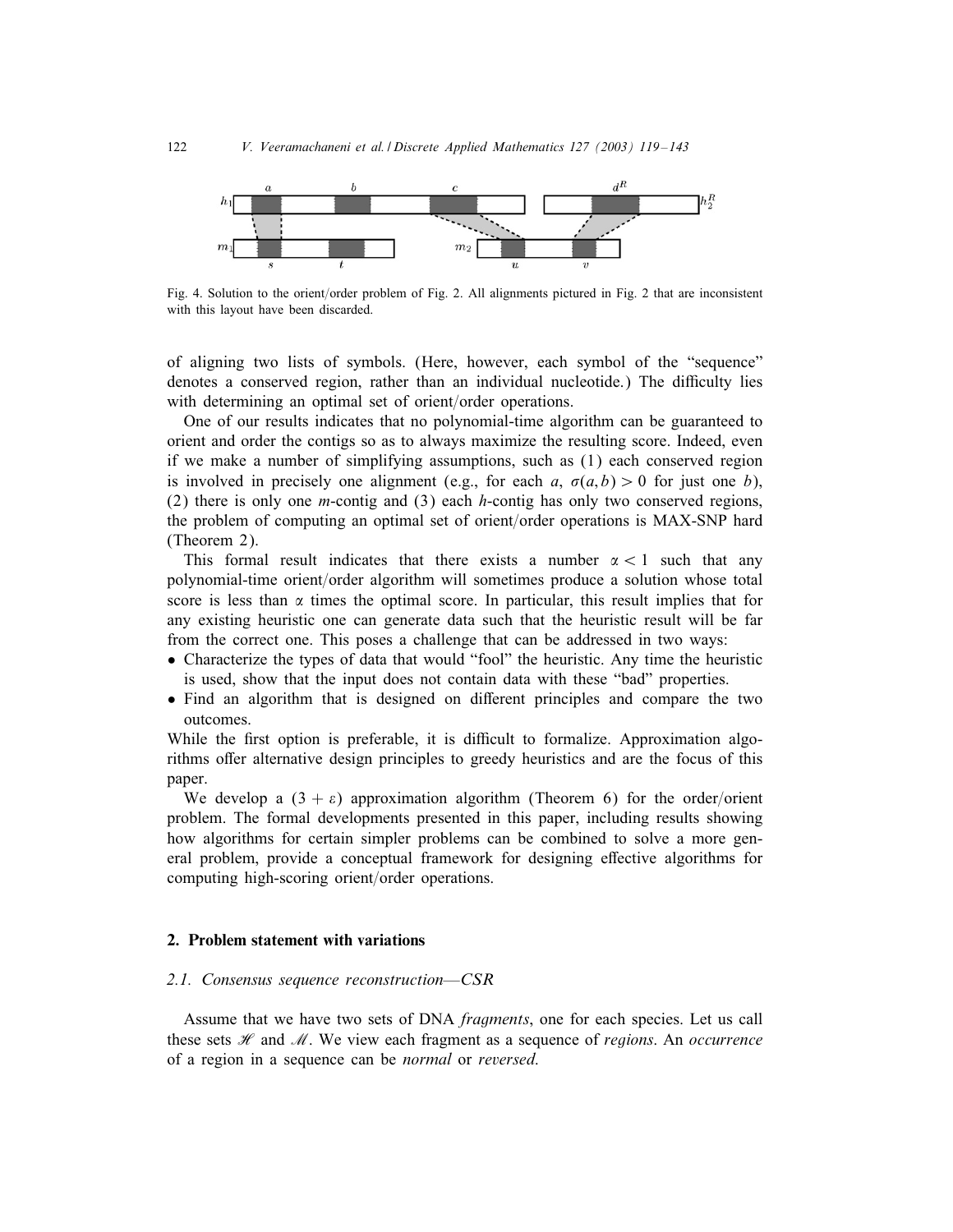Formally, we view each region as a symbol of a duplicated alphabet  $\tilde{\Sigma} = \Sigma \cup \Sigma^R$ , and each fragment as a word from  $\tilde{\Sigma}^*$ . To clarify the meaning of the reversal operation, we list its properties:

- $\Sigma \cap \Sigma^R = \varnothing;$
- for  $a \in \Sigma$ ,  $a^R \in \Sigma^R$ , and for  $a \in \Sigma^R$ ,  $a^R \in \Sigma$ ;
- for  $u, v \in \tilde{\Sigma}^*$ ,  $(uv)^R = v^R u^R$ ;
- for  $u \in \tilde{\Sigma}^*$ ,  $(u^R)^R = u$ ;
- for  $a, b \in \tilde{\Sigma}$ ,  $\sigma(a, b) = \sigma(a^R, b^R)$ , where  $\sigma$  is a function  $\sigma : \tilde{\Sigma} \times \tilde{\Sigma} \to \mathbb{R}$ .

We introduce an extra padding symbol  $\perp$  such that  $\perp^R = \perp$  and we extend the score function  $\sigma$  by setting

$$
\sigma(a, \perp) = \sigma(\perp, a) = 0, \quad \forall a \in \tilde{\Sigma}.
$$

For  $s \in \tilde{\Sigma}^*$  we define the set of padded sequences  $\mathcal{P}s$  as the set of sequences obtained from s by inserting the padding symbol  $\perp$  an arbitrary number of times.

For  $s, t \in (\tilde{\Sigma} \cup \{\perp\})^*$  where  $s = a_1 a_2 ... a_l$  and  $t = b_1 b_2 ... b_{l'}$ , we define

$$
Score(s,t) = \begin{cases} 0 & \text{if } l \neq l', \\ \sum_{i=1}^{l} \sigma(a_i, b_i) & \text{otherwise.} \end{cases}
$$

Our general goal is to find an optimal conjecture for a consensus sequence for  $\mathcal H$ and  $M$ . More formally,

**Definition 1.** For a set of fragments,  $\mathcal{F} = \{f_1, \ldots, f_k\}$ , we define  $Conj(\mathcal{F})$  the set of valid conjecture sequences. A conjecture  $f \in Conj(\mathcal{F})$  is formed in three stages

- 1. For each fragment  $f_i$  we select some padded sequence  $s_i \in \mathcal{P}f_i$ .
- 2. Some of  $s_i$ 's are replaced by their reversals.
- 3.  $\mathbf{f} = s_{\pi(1)} \dots s_{\pi(k)}$ , for some permutation  $\pi$  of [1, k].

A conjecture pair is  $(\mathbf{h}, \mathbf{m}) \in \text{Conj}(\mathcal{H}) \times \text{Conj}(\mathcal{M})$ . Our goal is to maximize  $Score(h, m)$ .

#### 2.2. Consistent match sets

Our algorithm will build conjecture pairs from smaller parts called *matches*, which pair together intervals selected from fragments of  $\mathcal H$  and  $\mathcal M$ .

Given a fragment  $h = a_1 \dots a_n$ , the *site*  $h(i, j)$  represents the contiguous subfragment  $a_i \dots a_j$ . A *match* is a pair of sites from fragments of different species.

**Definition 2.** A conjecture pair  $(h, m)$  with a positive score produces a set of matches as follows:

1. Suppose **h** is formed as  $s_1 s_2 ... s_k$  and **m** is formed as  $t_1 t_2 ... t_l$  in Step 3 of Definition 1. We view this pair as a single word w where letters are columns of two symbols of  $\tilde{\Sigma} \cup \{\perp\}.$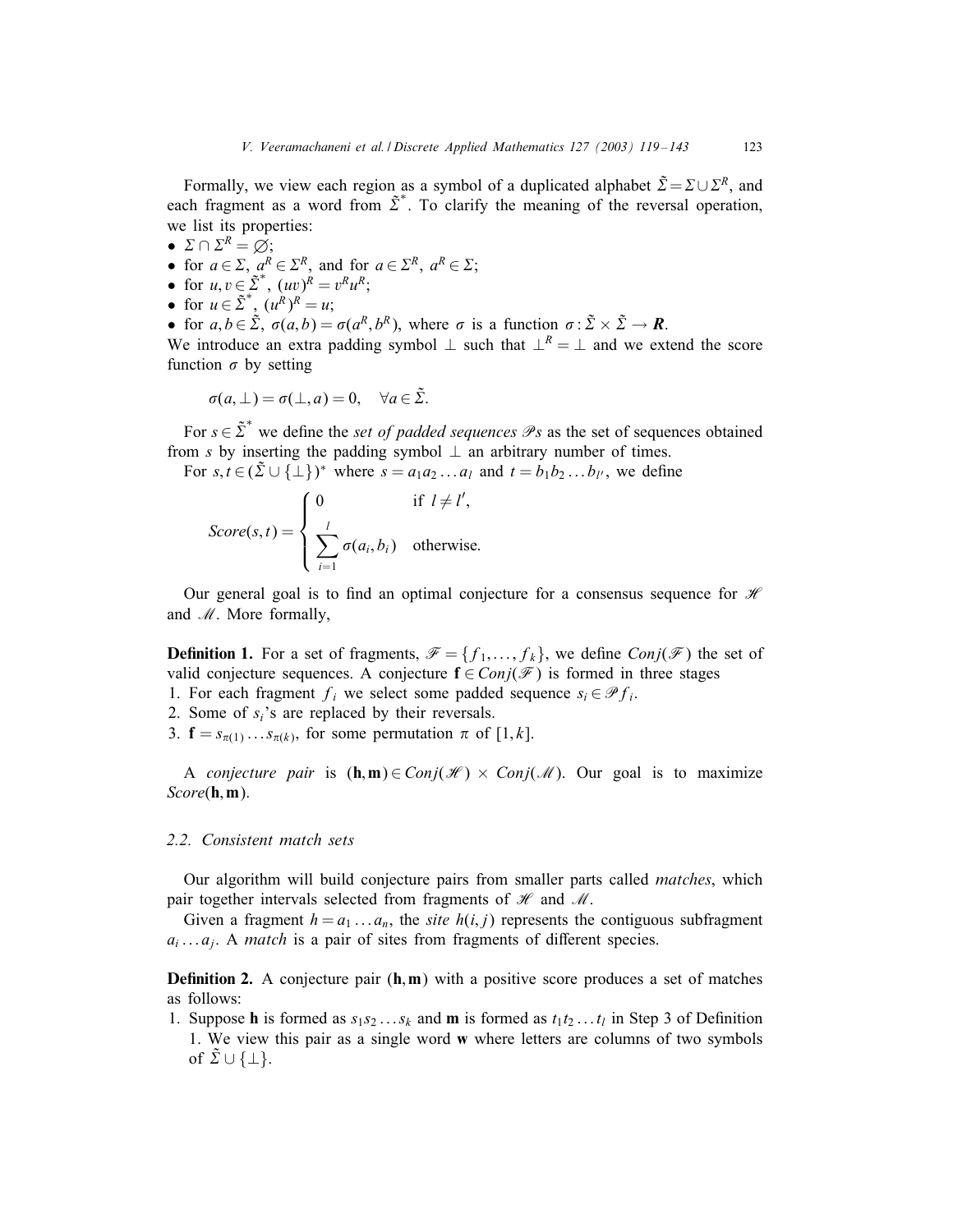| $\overline{a}$ |         | $c\parallel$     |           | $d^R$ $\mathbf{h} \in \mathrm{Conj}(\mathcal{H})$  |  |  |
|----------------|---------|------------------|-----------|----------------------------------------------------|--|--|
|                | $\mu_1$ | นว               | $\mu_{3}$ |                                                    |  |  |
|                |         | $\boldsymbol{u}$ |           | $v \mid \mathbf{m} \in \mathrm{Conj}(\mathcal{M})$ |  |  |
|                |         |                  | Ťη        |                                                    |  |  |

Fig. 5. The conjecture pair representing the solution shown in Fig. 4. Thick lines indicate padded fragments (or their reversals), thin lines separate matches. The set of matches consistent with this pair is  $\mu_1 = (h_1(1,2), m_1(1,2)), \mu_2 = (h_1(3,3), m_2(1,1))$  and  $\mu_3 = (h_2^R(1,1), m_2(2,2)).$ 

| $s_1$ |           | $s_2$   |                     |           |           | $s_3$                 |         |                                                    |
|-------|-----------|---------|---------------------|-----------|-----------|-----------------------|---------|----------------------------------------------------|
|       | border    |         | $border$ border     | inner     | inner     | border $\blacksquare$ |         | full $\mathbf{h} \in \mathrm{Conj}(\mathcal{H})$   |
|       | $\mu_1$   | $\mu_2$ | $\mu_3$             | $\mu_4$   | $\mu_5$   | $\mu_6$               | $\mu_7$ |                                                    |
|       | Ш<br>full | border  | border <sup>1</sup> | Ш<br>full | Ш<br>full | border                |         | border $\mathbf{m} \in \mathrm{Conj}(\mathcal{M})$ |
|       |           |         |                     |           | ŧΔ        |                       |         |                                                    |

Fig. 6. A conjecture pair  $(h, m)$  divided into matches and the sites classified according to Definition 3.

- 2. As shown in Fig. 5, we split w at ends of  $s_i$ 's and  $t_i$ 's. The resulting pieces can be called padded matches.
- 3. Given a padded match; we obtain a match (pair of sites) by splitting it into two rows and deleting all ⊥s from both the rows.
- A set of matches is consistent if it is produced from some conjecture pair.

**Definition 3.** If  $h = h(1, n)$  then the sites in h can be classified as:

full:  $h(1, n)$  or, equivalently, h border:  $h(1,i)$  or  $h(i,n)$ inner: none of the above

A match that involves a full site is called a full match, a match that involves a border site is called a *border match*. In Fig. 6  $\mu_1, \mu_4, \mu_5, \mu_7$  are full matches, and  $\mu_2, \mu_3, \mu_6$  are border matches. One can see that we need to consider these two kinds of matches only. Note that a match is a full match exactly when both ends of the respective padded match correspond to the ends of the same padded sequence e.g., sequence  $t_3$  in Fig. 6.

**Definition 4.** Given a site  $\bar{h}$  in some fragment of  $\mathcal{H}$  and a site  $\bar{m}$  in some fragment of *M*, we formulate the definition for *match score* MS( $\bar{h}$ ,  $\bar{m}$ ) in several steps.

• For 
$$
\bar{h}, \bar{m} \in \tilde{\Sigma}^*
$$
,

$$
\mathscr{P}score(\bar{h}, \bar{m}) = \max_{u \in \mathscr{P}\bar{h}} \max_{v \in \mathscr{P}\bar{m}} Score(u, v).
$$

• If one of the sites  $\bar{h}$ ,  $\bar{m}$  is full then the match score of  $\bar{h}$  and  $\bar{m}$  is

$$
MS(\bar{h}, \bar{m}) = \max(\mathcal{P} \, score(\bar{h}, \bar{m}), \mathcal{P} \, score(\bar{h}, \bar{m}^R))
$$
 (See Fig. 7).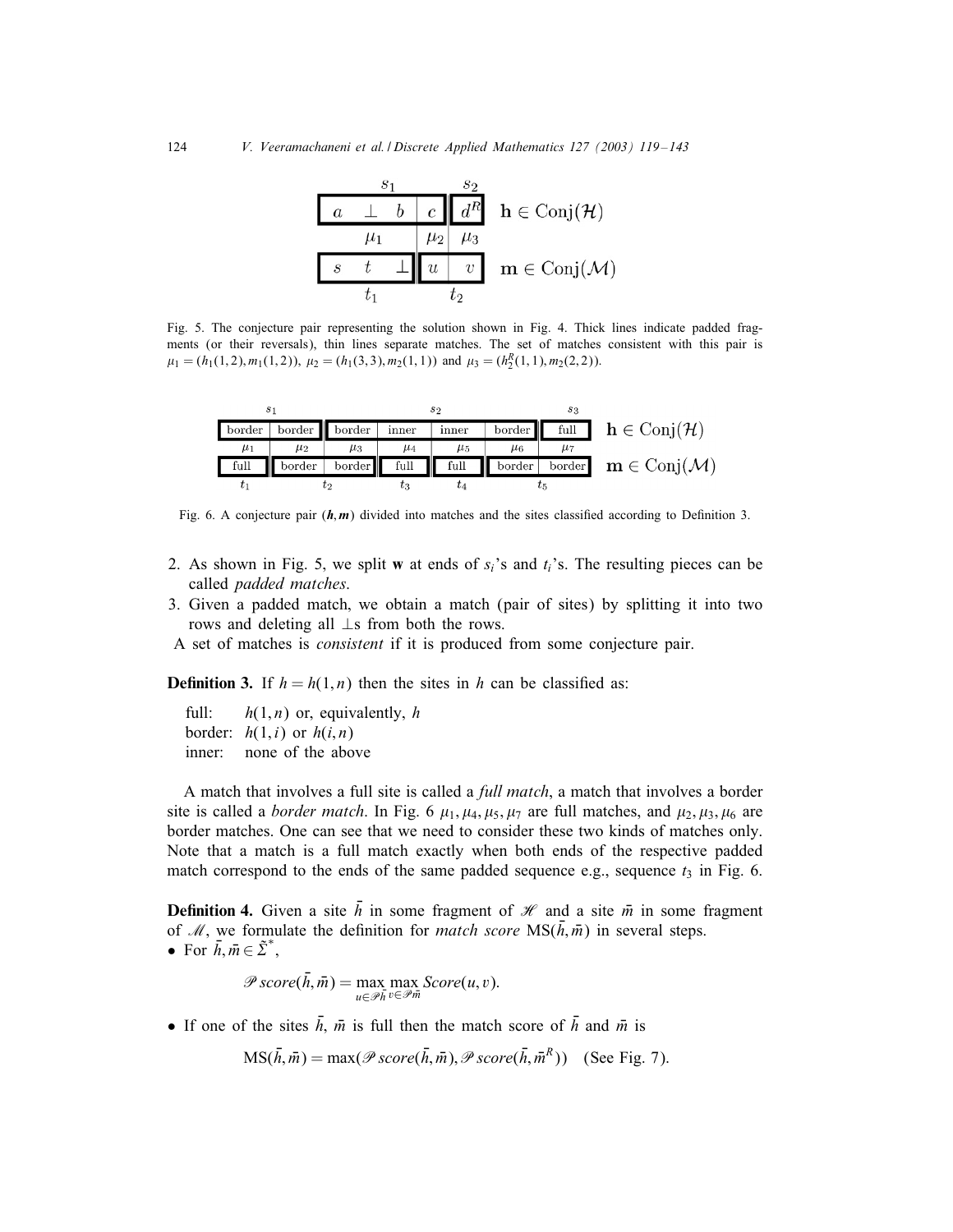

Fig. 7. Matches formed from an inner site and a full site.



Fig. 8. Matches formed from border sites.

• If neither  $\bar{h}$  nor  $\bar{m}$  is a full site, then the match score of  $\bar{h}$  and  $\bar{m}$  is defined according to the method described by Fig. 8.

Our algorithm does not depend on the way  $MS(\bar{h}, \bar{m})$  is defined. However, this definition provides a correct model for our sequence reconstruction problem.

The score of a match and the padded sequences that support that score, represent the optimum alignment of the participating sites. We are interested in Inding a consistent set of matches S with the maximum  $Score(S) = \sum_{\mu \in S} MS(\mu)$ .

# Remark 1.

- Instead of using padded sequences as building blocks of conjecture sequences; we can just as easily use subsequences formed by deleting arbitrary characters from a sequence. The score function for matches and the discussion of consistent match sets remains unchanged under this formulation.
- Given a conjecture pair  $(h, m)$ , if S is the set of matches derived from  $(h, m)$  then  $Score(S) = Score(\mathbf{h}, \mathbf{m}).$
- Given a consistent set of matches S we can easily compute a conjecture pair  $(h, m)$ , such that  $Score(S) = Score(\mathbf{h}, \mathbf{m}).$

According to the last remark, we can formulate an equivalent version of the CSR problem: Ind a consistent set of matches with maximum total score.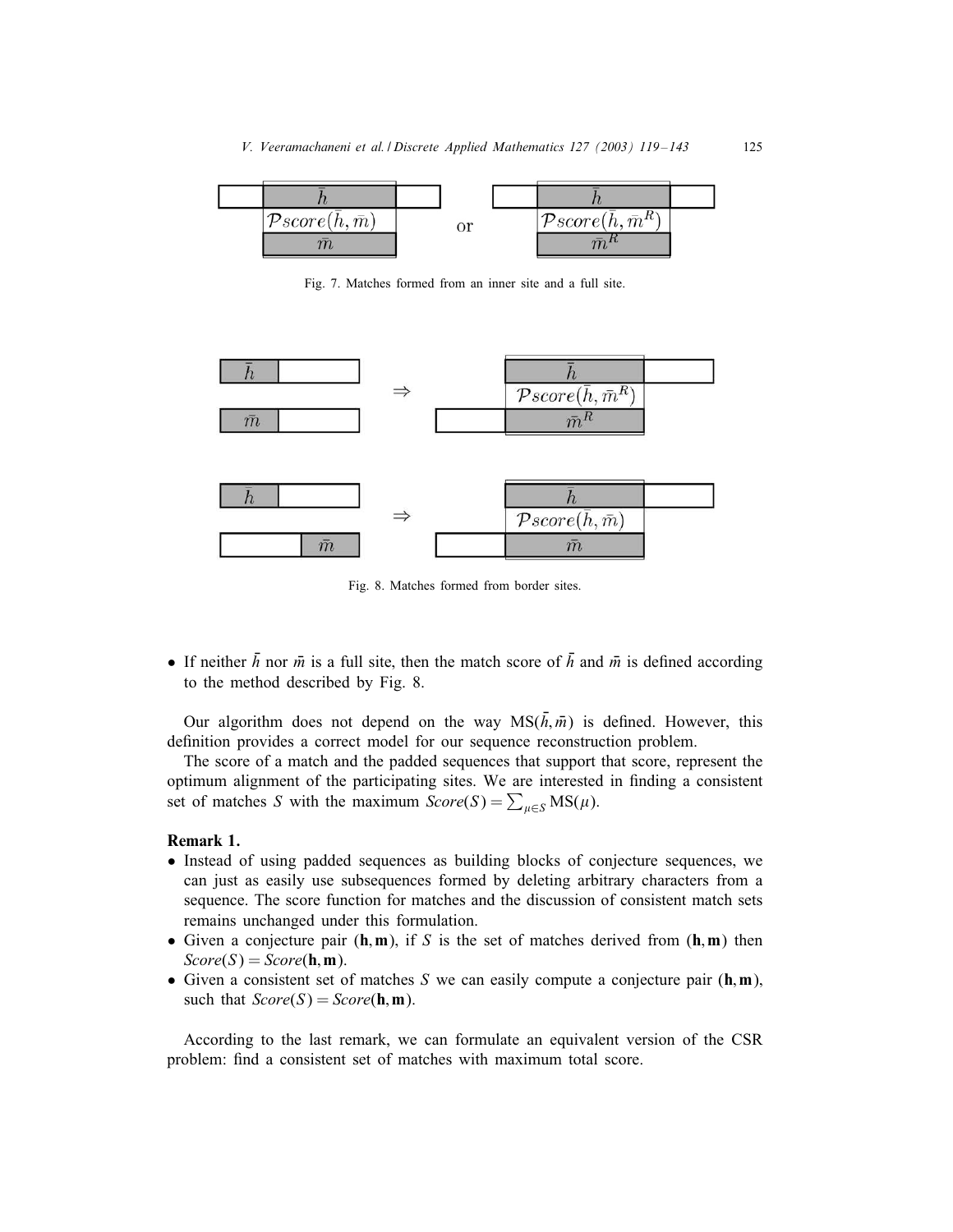## 3. Simpler versions of the problem

#### 3.1. Unambiguous CSR—UCSR

We form a restricted version of the CSR problem by demanding that  $\sigma(a, b) = 0$ for  $a \neq b$ . Moreover, we demand that every letter occurs exactly once in each of H and M (counting  $a^R$  as an occurrence of a). Suppose we also use subsequences as building blocks for conjectures. Under these restrictions, if we choose a letter for one of the two conjectures, it is determined what letter should match it in the other conjecture, so we call this the unambiguous CSR problem, or UCSR. It is easy to see that an optimum solution (h, m) to an UCSR instance satisfies  $h = m$ , so we can restrict the valid solutions to single sequences from  $Conj(\mathcal{H}) \cap Conj(\mathcal{M})$  and replace  $\sigma$  with  $\sigma'$  so that  $\sigma'(a) = \sigma(a, a)$ . This way, for a valid solution  $\mathbf{h} = a_1 \dots a_l$  we have Score(**h**) =  $\sum_{i=1}^{l} \sigma'(a_i)$ .

We can show that UCSR, while simpler, is not easier to approximate than CSR.

**Lemma 1.** Let  $\varepsilon > 0$ . There exist polynomial time computable functions  $\tau_0$ , and  $\tau_1$ such that for every instance  $X$  of  $CSR$ 

- 1.  $\tau_0(X)$  is an instance of UCSR;
- 2. for every solution  $(h, m)$  of X, there exists a solution f of  $\tau_0(X)$  such that  $Score(f) = Score(h, m);$
- 3. for every solution x of  $\tau_0(X)$ ,  $\tau_1(x)$  is a solution of X that satisfies Score $(\tau_1(x)) \ge$  $Score(x)(1 - \varepsilon).$

**Proof.** Let  $X = (\mathcal{H}, \mathcal{M}, \sigma)$  be an instance of CSR. Let  $\Sigma = \{a_1, \ldots, a_K\}$  be the set of letters that occur in H∪M. By replacing multiple occurrences of a letter with distinct replica, and modifying the generator of Score,  $\sigma$ , appropriately, we modify X to an equivalent instance of CSR where each letter occurs in  $\mathcal{H} \cup \mathcal{M}$  only once, and no letter occurs in its reversed form. Let  $p = \lfloor 1/\varepsilon \rfloor$  and  $s = 2pK$ . For each letter  $a_i \in \Sigma$ and  $1 \leq l \leq s$  we define

$$
u_1^i = a_{1,1}^i a_{2,1}^i \dots a_{K,1}^i
$$
 and  $v_1^i = b_{1,1}^i b_{2,1}^i \dots b_{K,1}^i$ .

Next, we define

$$
w_l^i = \begin{cases} u_l^i v_l^i & \text{if } a_i \text{ occurs in } \mathcal{H}, \\ u_l^i (v_{s+1-l}^i)^R & \text{if } a_i \text{ occurs in } \mathcal{M}. \end{cases}
$$

Finally,  $x^i = w_1^i \dots w_s^i$ .

Now we are ready to define  $\tau_0(X) = (\mathcal{H}', \mathcal{M}', \sigma')$ . We obtain sets  $\mathcal{H}'$  and  $\mathcal{M}'$  from H and M by replacing each  $a_i$  with  $x^i$ . Next, we reduce the alphabet size of  $\tau_0(X)$ by 50% by identifying the following pairs of letters:  $a_{j,l}^i$  with  $a_{i,l}^j$  and  $b_{j,l}^i$  with  $b_{i,l}^j$ . This identification allows us to define  $\sigma'(a_{j,l}^i) = \sigma(a_i, a_j)/s$  and  $\sigma'(b_{j,l}^i) = \sigma(a_i, a_j^R)/s$ .

To show Property 2, consider a solution  $(h, m)$  of X, where  $h = (c_1 \dots c_L)$  and where  $\mathbf{m} = (d_1 \dots d_L)$ . The corresponding solution of  $\tau_0(X)$  is the sequence  $\rho(c_1, d_1) \dots$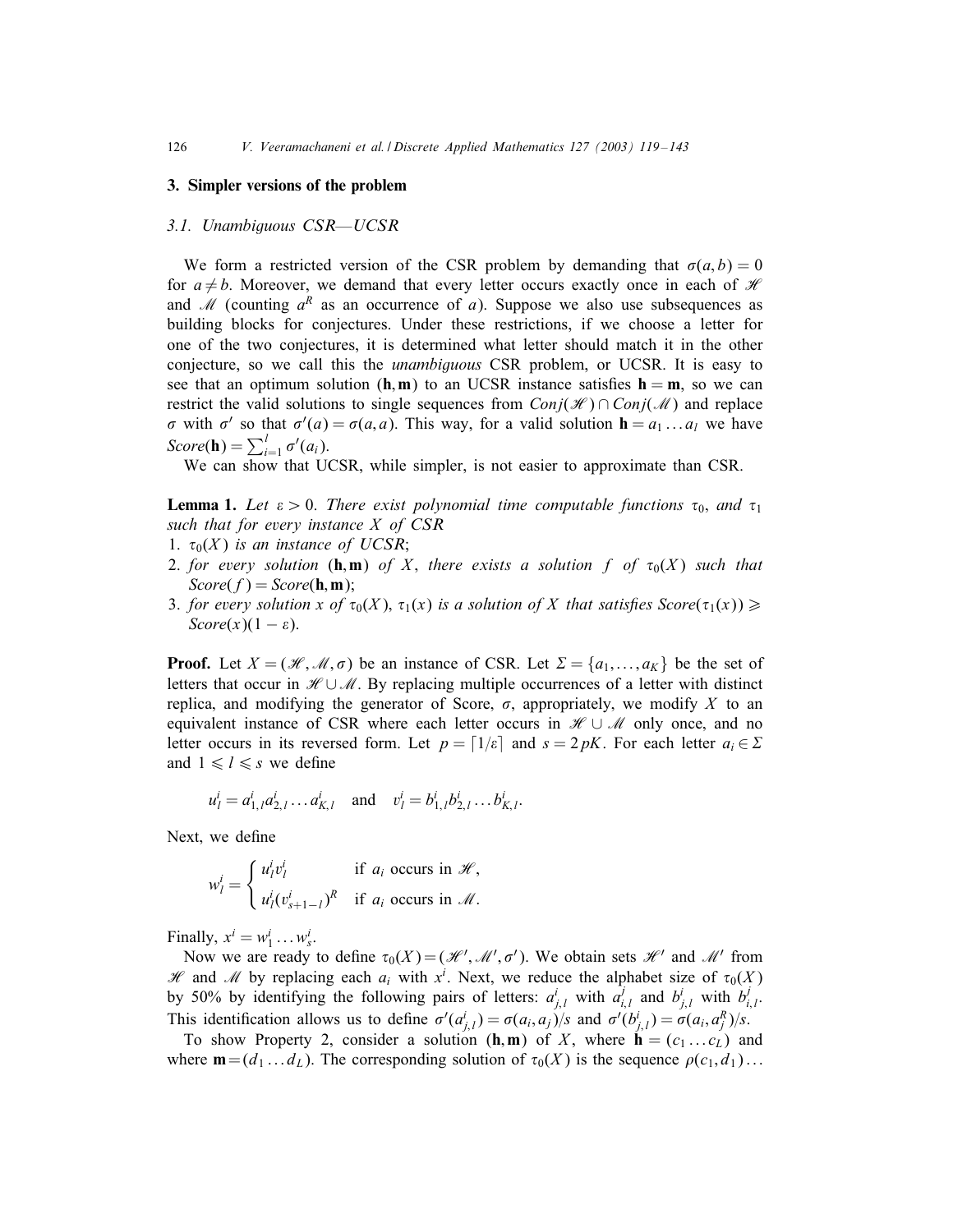$\rho(c_L, d_L)$ , where  $\rho(c, d)$  is the word formed out of all the letters that are common to the replacement words of  $c$  and  $d$ . More formally, we define

$$
\rho(c,d) = \begin{cases}\na_{j,1}^i a_{j,2}^i \dots a_{j,s}^i & \text{if } c = a_i \text{ and } d = a_j, \\
(a_{j,1}^i a_{j,2}^i \dots a_{j,s}^i)^R & \text{if } c = a_i^R \text{ and } d = a_j^R, \\
b_{j,1}^i b_{j,2}^i \dots b_{j,s}^i & \text{if } c = a_i \text{ and } d = a_j^R, \\
(b_{j,1}^i b_{j,2}^i \dots b_{j,s}^i)^R & \text{if } c = a_i^R \text{ and } d = a_j.\n\end{cases}
$$

One can see that this is a valid solution for  $\tau_0(X)$ . Moreover, we replace a pair of letters  $(c_i, d_i)$  with a word of length s, in which every letter scores  $\sigma(c_i, d_i)/s$ , thus the overall score is unchanged.

Consider a solution f of  $\tau_0(X)$ . Before we define  $\tau_1(f)$  and prove Property 3, we will make some preliminary observations. Consider a word  $x^i$  that replaced a letter from  $\mathcal H$  of the original CSR instance X. Because  $x^i$  is a sub-word of a word from  $\mathscr{H}$ , if f contains any letters from  $x^i$ , then they form a contiguous sub-word of f, let us call it  $y^i$ .

In turn,  $y^i$  can be split into subsequences that share letters with various  $x^i$ s that replaced letter occurrences in  $M$ . Again, each such subsequence forms a contiguous sub-word of  $y^i$ , say  $y^i_j$ , and there are at most K such sub-words. Now we can make an observation about the positions of the letters of  $y^i$  within  $x^i$  (or of  $(x^i)^R$ ). If two consecutive letters belong to the same  $y_j^i$ , their position in  $x^i$  differ by at least 2K, and otherwise they differ by at least 1. However, there can be at most  $2K - 1$  pairs of the second kind. Therefore if we have  $l + (2K - 1) + 1$  letters in  $y^{i}$ , the positions of the first and the last differ by at least  $2Kl + (2K - 1)$ , hence  $2Kl + (2K - 1) < 2Ks$  and  $l \leq s - 1$ . We can conclude that  $y^{i}$  contains less than  $s + 2K$  letters.

We define a pair of symbols (letters or reversed letters)  $(c^i, d^i)$  such that a symbol a from  $\rho(c^i, d^i)$  occurs in  $y^i$  and there it has the largest score. Note that  $\sigma'(a) > Score(y^i)$  $(s + 2K)$ , thus

$$
\sigma(c^i, d^i) > Score(y^i) \frac{s}{s + 2k} = Score(y^i) \left(1 - \frac{2K}{s + 2K}\right) > Score(y^i) (1 - \varepsilon). \tag{1}
$$

If  $y^i$  is empty, then both  $c^i$  and  $d^i$  are words as well. Finally, we define

$$
\tau_1(f = y^{\pi(1)} \dots y^{\pi(K)}) = (c^{\pi(1)} \dots c^{\pi(K)}, d^{\pi(1)} \dots d^{\pi(K)}) = (\mathbf{h}, \mathbf{m}).
$$

Inequality (1) shows that  $Score(h, m) > Score(f)(1 - \varepsilon)$ .  $\Box$ 

The following theorem is an immediate consequence of Lemma 1.

**Theorem 1.** If there exists a polynomial time algorithm that solves the UCSR problem with approximation ratio c; then there exists a polynomial time algorithm that solves the CSR problem also with ratio c.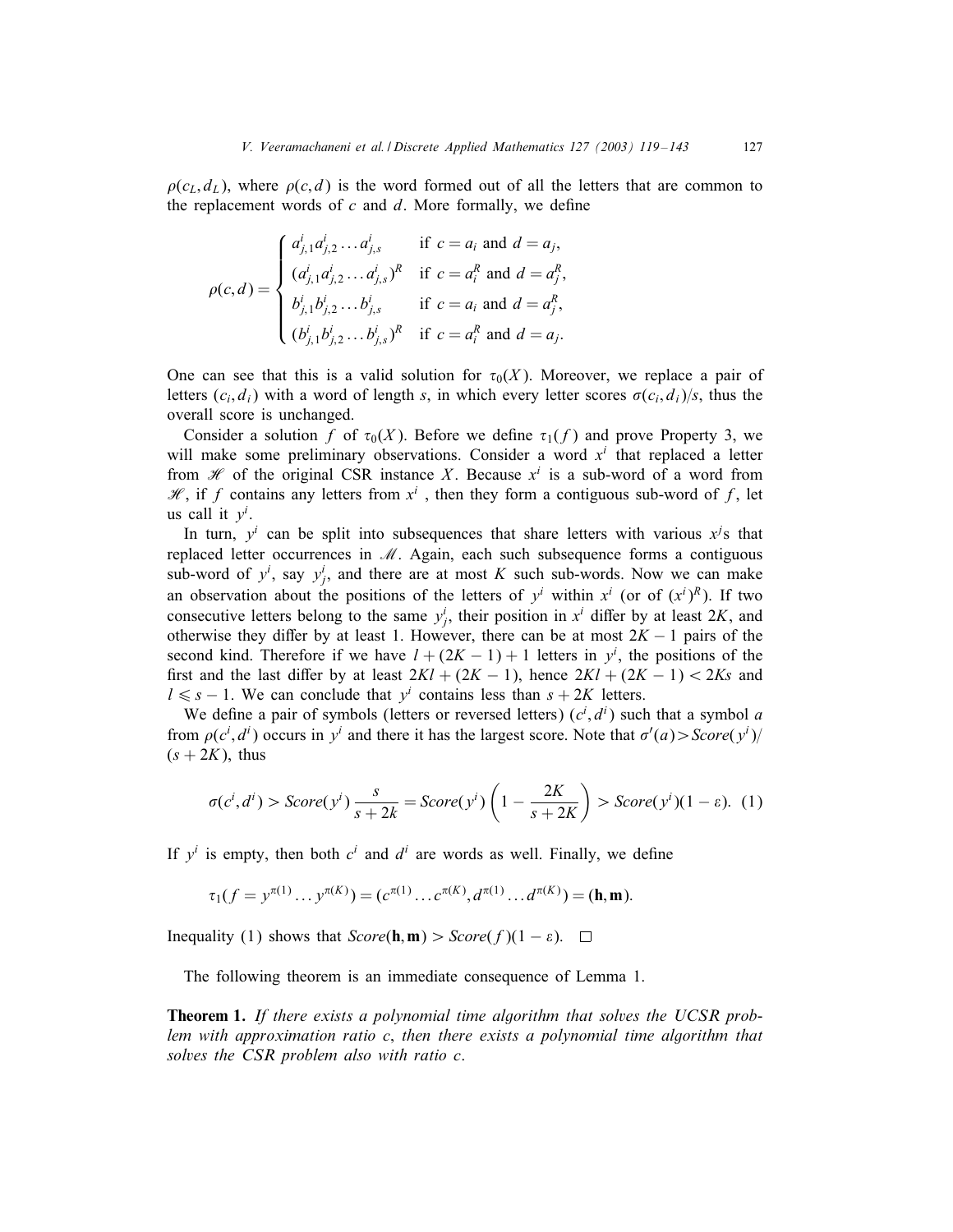#### 3.2. Consistent subsets of integer pairs—CSoP

We will now show that a very restricted version of UCSR is MAX-SNP hard. In particular, we impose the following restrictions:

- 1. the alphabet is of the form  $\Sigma = \{a_1, \ldots, a_{2n}\}\$  and  $\mathcal{M} = \{a_1a_2 \ldots a_{2n}\}\;$
- 2.  $\mathcal{H}=\{a_{i(1)}a_{i(1)},\ldots,a_{i(n)}a_{i(n)}\}$ , where the pairs  $\{i(k),j(k)\}\$ form a partition of  $[1,2n]$ and  $i(k) < j(k)$  for  $k \in [1, n]$ ;
- 3.  $\sigma(a_i, a_j) = 1$  if  $i = j$  and 0 otherwise.

In those terms the task is to find a set  $U \subset \{1, 2, ..., 2n\}$  such that if  $\{i(k), i(k)\} \subset U$ and  $i(k) < l < j(k)$  then  $l \notin U$  and such that |U| is maximal. We call this problem consistent subsets of Pairs, CSoP. We will show that

Theorem 2. CSoP is MAX-SNP hard.

**Proof.** Consider a solution U to an CSoP instance. We say that U is normal if it contains at least one element in each pair  $\{i(k), j(k)\}\$ . Suppose that U is disjoint with an input pair  $\{i(k), j(k)\}$  and we try to insert  $i(k)$  to U, this insertion can create an invalid solution only if for some k' we have  $i(k') \in U$ ,  $j(k') \in U$  and  $i(k') < i(k) < j(k')$ . In this case we can replace U with  $U' = U - \{i(k')\} \cup \{i(k)\}, |U'| = |U|$  the number of pairs disjoint with  $U'$  is lower. We may conclude that for every solution  $U$  there exists a solution U' such that  $|U'| = |U|$  and U' intersect every one of the given pairs. We say that  $U'$  is a normal solution.

To prove our claim, we will reduce 3-MIS to CSoP.

The input to 3-MIS is a 3-regular graph, with  $2n$  nodes, a feasible solution is an independent set of nodes, and the goal is to maximize the size of this independent set. Berman and Karpinski [3] have formally shown that 3-MIS is MAX-SNP hard (in folklore, this was an immediate consequence of the original paper on MAX-SNP class by Papadimitriouand Yannakakis). We choose the following representation of the input graph: an  $2n \times 3$  matrix A such that  $\{i, j\}$  is an edge iff  $j \in \{A[i, 1], A[i, 2], A[i, 3]\}$ . We also require that the consecutive nodes are never adjacent, i.e., there are no edges of the form  $\{i, i + 1\}$  (for  $n > 6$  we can order the nodes in such a manner using Dirac's theorem [6]).

In our approximation preserving reduction, the instance translation is as follows:  $\mathcal{M} = \{a_1 \dots a_{10n}\}; \mathcal{H} = \mathcal{H}_{\text{nodes}} \cup \mathcal{H}_{\text{edges}}$ , where

$$
\mathcal{H}_{\text{nodes}} = \{ \{ a_{5i-4}a_{5i} \} : 1 \leq i \leq n \}
$$

and

$$
\mathcal{H}_{\text{edges}} = \{ \{a_{5i-b}a_{5j-c}\} : i < j, A[i,b] = j \text{ and } A[j,c] = i \}.
$$

Consider a normal solution  $U$ . One can show that  $U$  contains exactly one element in each *edge pair*  $\{5i - b, 5j - c\}$ , otherwise there exists node k such that  $i < k < j$ , hence  $5i - b < 5k - 4 < 5k < 5j - c$ , hence the *node pair*  $\{5k - 4, 5k\}$  is disjoint with  $U$  and  $U$  is not normal.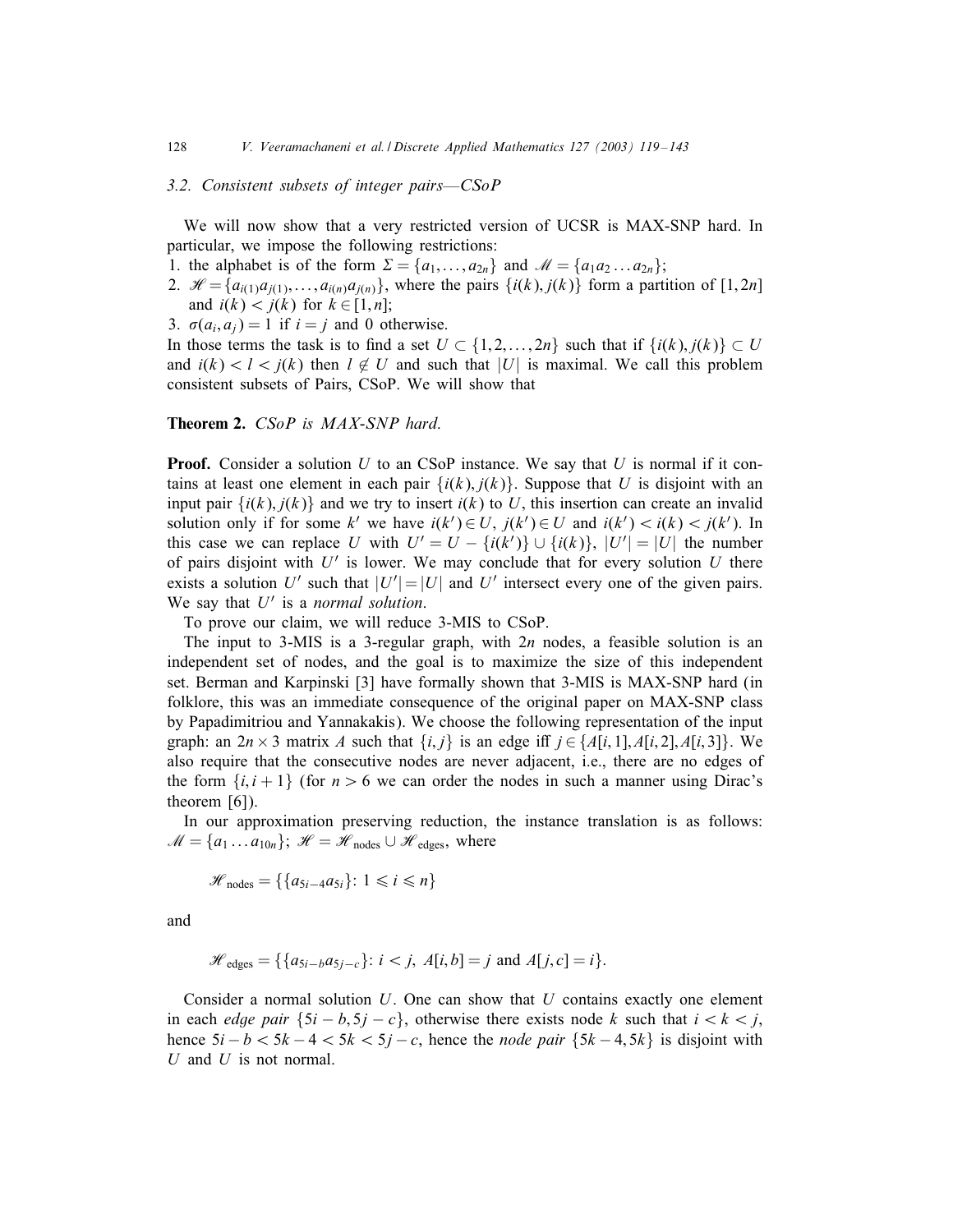Consider now two node pairs that are contained in U,  $\{5i - 4, 5i\}$  and  $\{5j - 4, 5j\}$ . One can see that no edge connects  $i$  and  $j$ , otherwise the respective edge pair would be disjoint with U. Define  $W = \{i: \{5i - 4, 5i\} \subset U\}$ . As we observed, W is an independent set. Moreover, the size of U equals  $5n + |W|$ .

Consider now an independent set  $W$ . For every edge  $e$  there exists an endpoint of  $e$ , say  $i(e)$  such that  $i(e) \in W$ , we can assume that  $e = \{i(e), A[i(e), b(e)]\}$ . We can form a normal solution with  $5n + W$  elements as follows:

$$
\{5i: i \text{ is a node}\} \cup \{5i(e) - b(e): e \text{ is an edge}\} \cup \{5i - 4: i \in W\}.
$$

Therefore this is an approximation preserving reducibility.  $\square$ 

#### 3.3. Reducing CSR to 1-CSR

We now consider 1-CSR, i.e., the CSR problem with the following restriction: set  $M$  consists of exactly one sequence. We will show the following theorem.

**Theorem 3.** If there exists an approximation algorithm  $\mathscr A$  that solves 1-CSR with approximation ratio r, then there exists an approximation algorithm  $\mathscr{A}'$  that solves CSR with approximation ratio 2r.

**Proof.** For  $\mathscr{F} = \{u_1, \ldots, u_n\}$  we define  $\mathscr{F}' = \{u_1 \ldots u_n\}$ , a set containing only the concatenation of all words from  $\mathcal{F}$ , in some arbitrary order. The algorithm  $\mathcal{A}'$  processes the input instance of CSR,  $(\mathcal{H}, \mathcal{M}, \sigma)$ , as follows: it runs  $\mathcal A$  twice, on  $(\mathcal{H}, \mathcal{M}', \sigma)$  and on  $(M, \mathcal{H}', \sigma)$ , and selects the better of the two solutions.

Let  $Opt(X)$  be the score of the optimum solution for instance X. It will suffice to show that

$$
Opt(\mathcal{H}, \mathcal{M}', \sigma) + Opt(\mathcal{M}, \mathcal{H}', \sigma) \ge Opt(\mathcal{H}, \mathcal{M}, \sigma)
$$
\n(2)

because inequality (2) implies that the solution found by  $\mathscr{A}'$  has a score that is at least

$$
\max\left(\frac{1}{r}\mathit{Opt}(\mathcal{H},\mathcal{M}',\sigma),\frac{1}{r}\mathit{Opt}(\mathcal{M},\mathcal{H}',\sigma)\right)\geq \frac{1}{2r}\mathit{Opt}(\mathcal{H},\mathcal{M},\sigma).
$$

Assume that  $\mathcal{H} = \{h_1, \ldots, h_k\}$  and  $\mathcal{M} = \{m_1, \ldots, m_{k'}\}$ . For convenience, assume that each letter appears only once in  $\mathcal{H}\cup\mathcal{M}$ . Consider an optimum solution for  $(\mathcal{H},\mathcal{M},\sigma)$ , i.e., a pair of words  $\mathbf{h} = s_{\pi(1)} \dots s_{\pi(k)} \in Conj(\mathcal{H})$  and  $\mathbf{m} = t_{\pi(1)} \dots t_{\pi(k')} \in Conj(\mathcal{M})$ , where  $s_{\pi(i)}$  is a (possible reversed) padded sequence of  $h_i$  (and similarly for  $t_i$ ). Given that  $(\mathbf{h}, \mathbf{m}) = (a_1 \dots a_l, b_1 \dots b_l)$  for some l and  $Score(\mathbf{h}, \mathbf{m}) = \sum_{i=1}^l \sigma(a_i, b_i)$ , we will also view this solution as the sequence of pairs  $(a_1, b_1), \ldots, (a_l, b_l)$ . We will paint these pairs with two colors, say blue and yellow, and then we assemble a solution of  $(\mathcal{H}, \mathcal{M}', \sigma)$ from all the blue pairs, and a solution of  $(M, \mathcal{H}', \sigma)$  from all the yellow pairs. By the very construction, the scores of these two solutions add to  $Score(h, m)$ .

The coloring of pairs requires some preliminary steps. First, we tag every letter in  $s_j$  with j, and we do the same with  $t_j$ . This way, a pair  $(a_i, b_i)$  has a pair of tags, say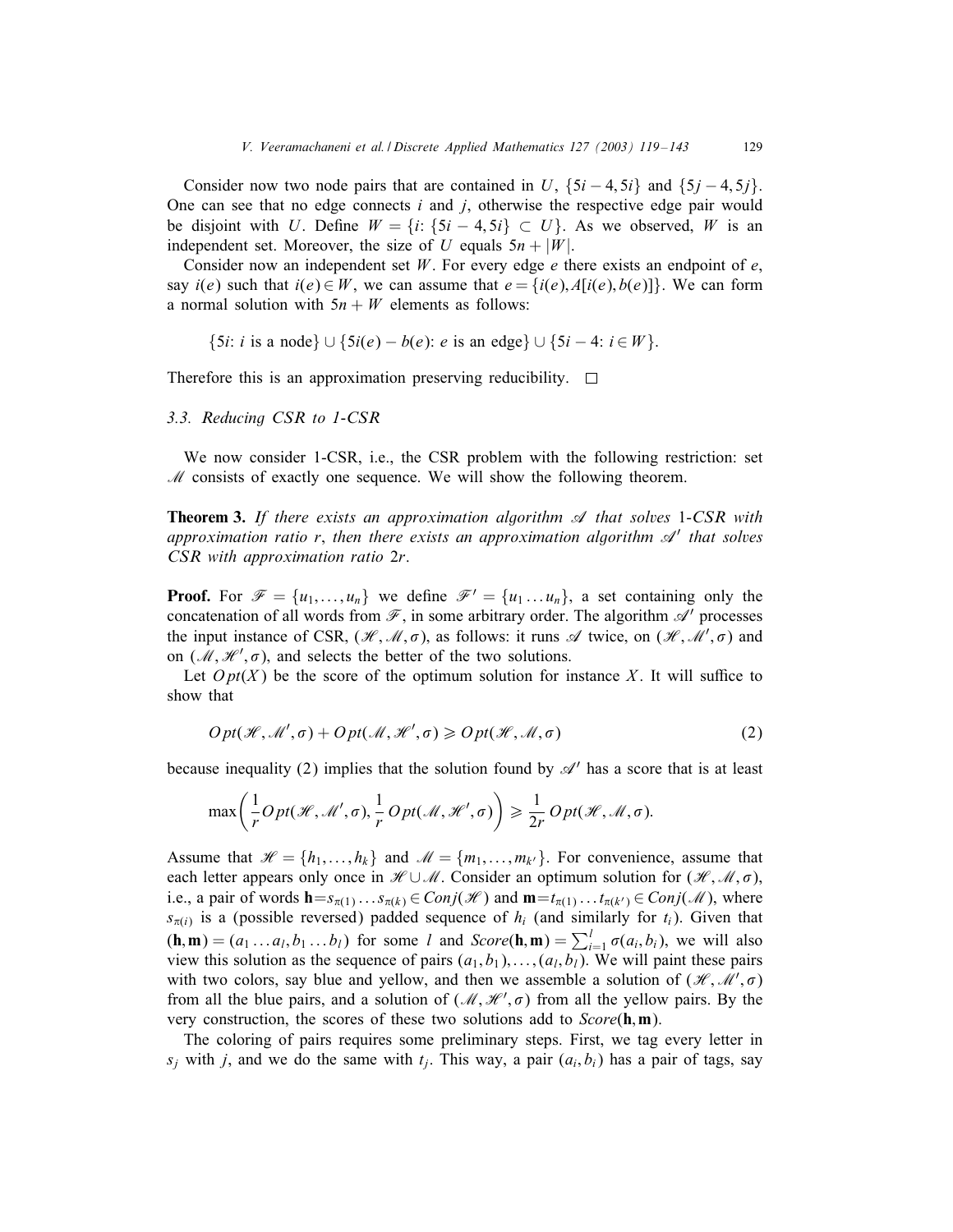$(j, j')$ . If a pair has tag  $(j, j')$ , we will say that j is an  $\mathcal{H}$ -partner of j', and j' is an M-partner of j. The partners can be ordered as follows: if for some  $i < i'$  the pairs  $(a_i, b_i)$  and  $(a_{i'}, b_{i'})$  have tags  $(j, j_1)$  and  $(j, j_2)$ , then  $j_1$  is an earlier M-partner of j than  $j_2$ ; similarly, if these tags are  $(j_1, j)$  and  $(j_2, j)$ , then  $j_1$  is an earlier *H*-partner of  $j$  than  $j_2$ . We will paint the tags, and each will have the color of its tag. Our coloring rules are the following:

- If  $j'$  is the first M-partner of j, then we paint the tag  $(j, j')$  with blue.
- If j is the first  $\mathcal{H}$ -partner of j', then we paint the tag  $(j, j')$  with yellow.

A blue solution is formed in a simple manner: we rearrange the blue pairs (and reverse them if necessary) in such a way that their b's form a subsequence of  $m_1 \dots m_{k'}$ . To show that we have formed a correct solution for  $(\mathcal{H}, \mathcal{M}', \sigma)$  it remains to show that the pairs with a's from a particular  $s_i$  form a contiguous part of this solution, and that they are ordered as in  $h_j$ . If such a pair is present, then, because it is blue, it has a tag  $(j, j')$  where j' is the first M-partner of j. The pairs with tag  $(j, j')$  form a contiguous part of pairs with b's from  $t_{j'}$ . When we form the blue solution from the original one, we cut the original solution into pieces corresponding to various  $t$ 's, reverse if necessary, remove the yellow pairs and reassemble in a new order. During this process, the fragment with tags  $(j, j')$  remains contiguous and keeps its original ordering.

The yellow solution for  $(M, \mathcal{H}', \sigma)$  is formed identically. To show (2) it suffices to show that each tag is painted, so each  $\sigma(a_i, b_i)$  will be added to the score of one of the two solutions (if a tag is painted with two colors, then  $\sigma(a_i, b_i)$  is added to both scores, thus increasing the left-hand side of  $(2)$ ). Consider a tag  $(j, j')$ . The positions of  $a_i$ 's from  $s_i$  form an integer interval, say [d, e], and positions of  $b_i$ 's from  $t_{j'}$  form another interval, say [d',e']. Thus a pair  $(a_i, b_i)$  has tag  $(j, j')$  if and only if  $\max(d, d') \leq i \leq \min(e, e')$ . One can see that if  $d' \leq d$  then j' is the first M-partner of j', and if  $d \le d'$ , then j is the first M-partner of j. In the former case tag  $(j, j')$  is blue, and in the latter it is yellow.  $\Box$ 

# 3.4. 1-CSR and interval selection problem—ISP

A 1-CSR problem instance has the form  $(\mathcal{H}, m, \sigma)$ . Because each fragment of  $\mathcal H$  is involved in at most one match, we can assume that in each match the site from  $\mathcal H$  is full. Thus each match in a solution can be described as  $(k, [i, j])$ , which denotes pair  $(h_k, m(i, j))$ . Selecting such a match yields profit  $MS(h_k, m(i, j))$ .

We can reduce 1-CSR to a more abstract interval selection problem, ISP for short, where we are given set  $A$  of integer intervals and a non-negative profit function  $p:[1,k] \times A \to R^+$ . The task is to select at most one interval of A for each  $i \in [1,k]$ , so that the selected intervals are disjoint and the sum of profits is maximal. ISP was studied in the context of scheduling<sup>2</sup> by Bar-Noy et al. [1], who described an algorithm with ratio 2. Later Berman and DasGupta [2] described a two phase algorithm that obtains ratio 2 and runs in time  $O(n \log n)$ , where  $n = k |A|$ .

<sup>&</sup>lt;sup>2</sup> More general versions of ISP are considered with different  $A_i$  for each  $i \in [1, k]$ .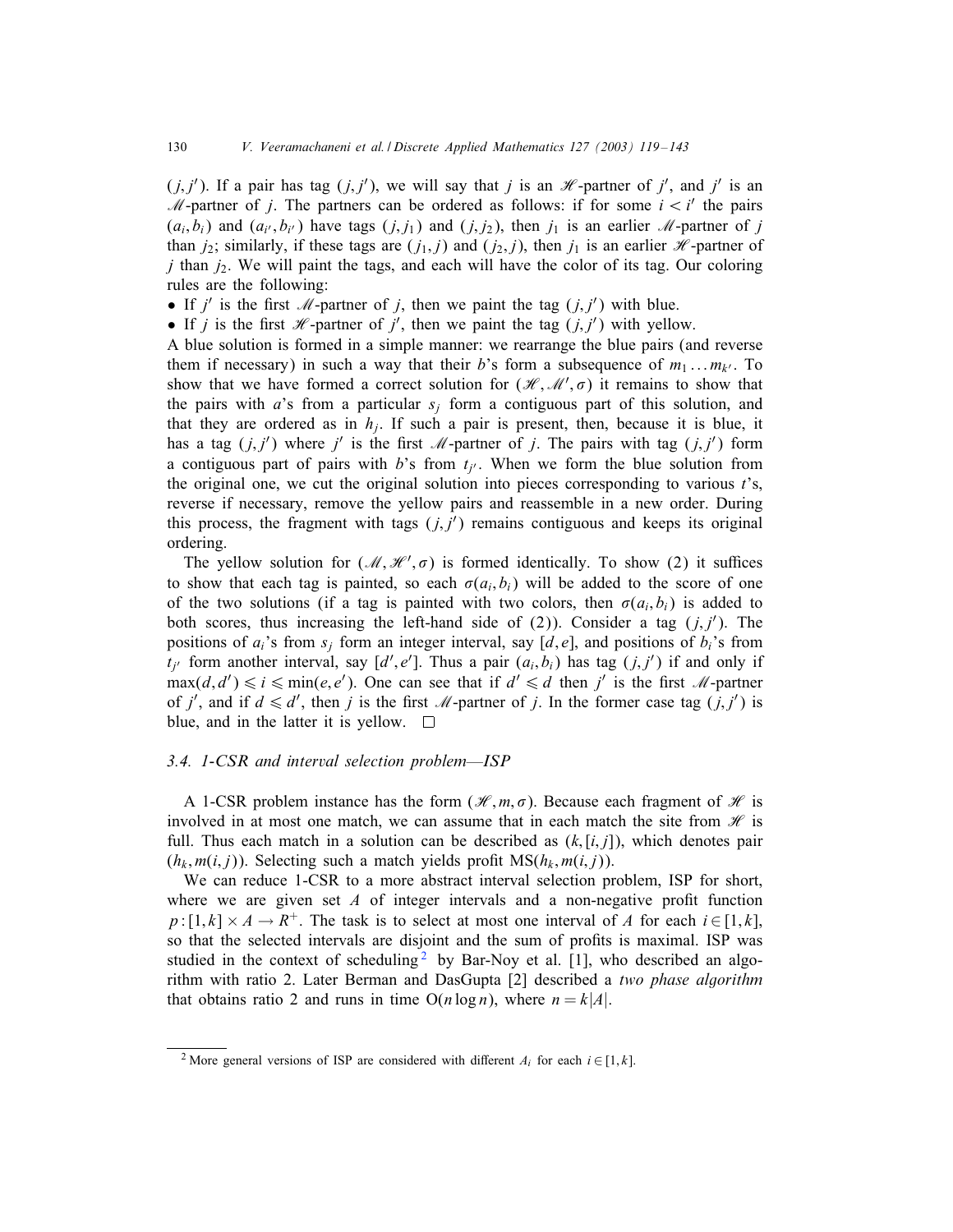Our reduction defines as A the set of all subintervals of  $[1, |m|]$  and for each fragment  $h_i \in \mathcal{H}$  sets  $p(i, [d, e]) = MS(h_i, m(d, e))$ . Clearly an approximation algorithm for ISP yields an algorithm for 1-CSR with exactly the same approximation ratio.

Corollary 1. There exists a polynomial time algorithm for the CSR problem with approximation factor 4.

#### 4. Approximation algorithms for CSR

#### 4.1. Iterative improvements

We will maintain the solution to a CSR problem instance as a consistent set of matches. To form tools for solving the general problem, we will first describe how to search for one type of matches only i.e., only border matches or only full matches. The algorithms we use there are selected in such a way that later we will be able to combine them into an algorithm that searches for both types of matches. We tackle different versions of the problem in the following manner:

- We define an iterative *improvement algorithm* 
	- The algorithm is defined by set  $\mathcal I$  of *improvement methods*, i.e., a finite set of routines that have a constant number of parameters of the form  $f(i, j)$  where f is a fragment. For  $\mathcal{R} \in \mathcal{I}$ , and a parameter vector p, an *improvement attempt*  $I = \mathcal{R}(p)$  changes the current solution by discarding some matches and making some new matches.
	- $gain(I)$ , the gain of an improvement attempt I, is the increase in total score after the improvement attempt  $I$ ; if a given  $I$  is not applicable to the current legal set then  $gain(I) = 0$ .
	- The algorithm starts with an empty set of matches and makes improvement attempts with positive gain until none exists.
- If the scores are large numbers, gains can be comparatively very small and we cannot easily bound the running time. To ensure that our algorithm runs in polynomial time, we use the scaling method described by Chandra and Halld of resolutions. We first use the simple algorithm of Corollary 1 to obtain a solution with score  $X$ . We run the local improvement algorithm after truncating the weights of all match scores to integer multiples of  $X/k^2$ , where k is an upper bound on the number of possible matches. Since the score of the optimal solution is at most 4X and each local improvement has gain at least  $X/k^2$ , the number of improvements is limited to  $4k<sup>2</sup>$ . This approach underestimates the optimal solution by at most  $X/k$  and hence, increases the approximation ratio by a factor  $(k + 1)/k$ . Thus, when we prove an approximation ratio  $\tau$ , the ratio actually proven has the form  $\tau(k + 1)/k$  or  $\tau + \varepsilon$ . However, in practice, alignment scores should have few precision bits and this step should not be necessary.
- In the analysis, we use the optimum solution,  $Opt$ , and the set of matches generated by our algorithm, L, to define a collection of improvement attempts,  $\mathcal{J}$ .  $\mathcal{J}$  is constructed such that each attempt  $I \in \mathscr{J}$  removes matches  $\phi(I) \subseteq L$  and creates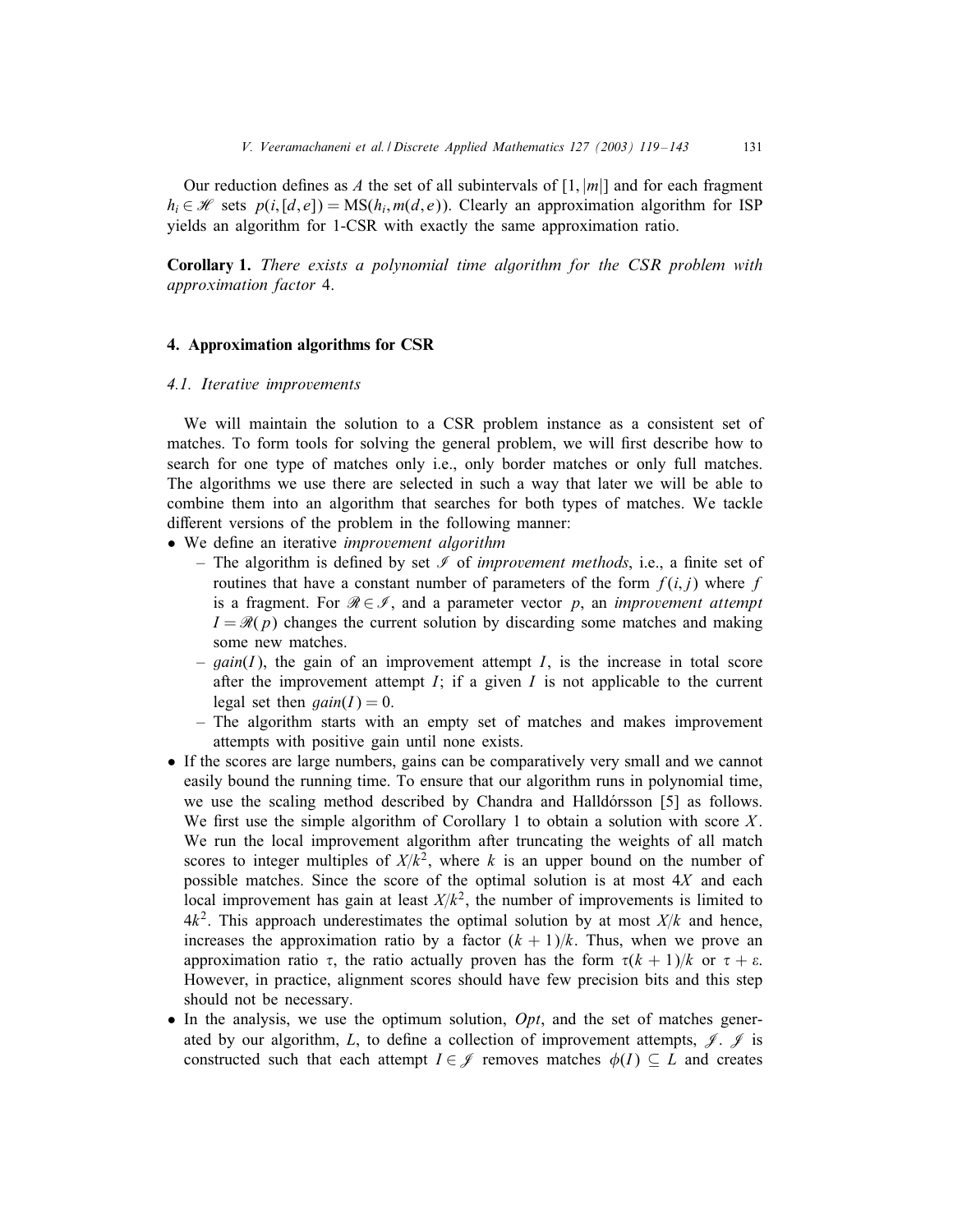matches  $\omega(I) \subseteq Opt$ . Since the algorithm has terminated, no improvement has a positive gain which leads to the inequality

$$
\sum_{I \in \mathcal{J}} Score(\omega(I)) \leq \sum_{I \in \mathcal{J}} Score(\phi(I)).
$$

By showing that the score of each match of  $Opt$  appears in the term on the left exactly  $n_1$  times and that the score of each match of L appears on the right at most  $n_2$  times, we have  $n_1 \times Score(Opt) \leq n_2 \times Score(L)$ . In this manner we prove that the algorithm defined by the set of improvement methods has approximation ratio  $(n_2/n_1) + \varepsilon$ .

In defining the improvement methods and in the subsequent analysis we use the following notions:

- The solution graph of a set of matches S is the bipartite graph ( $\mathcal{H} \cup \mathcal{M}, \mathcal{E}$ ), where  $\{h, m\} \in \mathscr{E}$  iff S contains a match with sites in h and m.
- The connected components of this graph are called *islands*.
- In an island that consists of one fragment only, the fragment is *simple*.
- In an island that consists of two fragments only, one of the fragments is *simple* and the other multiple.
- In other islands, fragments that participate in a single match are *simple* and fragments that participate in more than one match are *multiple*.

**Definition 5.** In the following definitions f is a fragment,  $\bar{f}$ ,  $\bar{f}$  are sites in f, S a consistent set of matches and  $F$  a set of fragments

- $Mult(S)$  is the set of all multiple fragments of S.
- $\sin p(S)$  is the set of all simple fragments of S.
- Site  $f(i, j)$  is contained in  $f(i', j')$  if  $i' \le i \le j \le j'$ .
- Site  $f(i, j)$  is adjacent to  $f(i', j')$  if  $i' = j + 1$  or  $j' = i 1$ .
- For  $f \in Mult(S)$ , Match $(\bar{f}, S) = \{g | (g, \check{f}) \in S \text{ and } \check{f} \text{ is contained in } \bar{f}\}\)$ . We can extend the definition to sets of sites.
- Cb( $f, S$ ), the contribution of the fragment f to the solution S, is the sum of scores of all match scores in S involving f. The contribution of a set of fragments  $F$  is the sum  $\text{Cb}(F, S) = \sum_{f \in F} \text{Cb}(f, S).$
- $\hat{S}_{\mathscr{H}}$  is the set if all sites of fragments of  $\mathscr{H}$  that participate in matches of S.  $\hat{S}_{\mathscr{M}}$  is defined similarly.  $\hat{S} = \hat{S}_{\mathcal{H}} \cup \hat{S}_{\mathcal{M}}$ .
- $f(i, j)$  is hidden by  $f(i', j')$  if  $i' < i \leq j < j'$ , if  $f(i', j') \in \hat{S}$ , then we also say that  $f(i, j)$  is hidden by S. Note that if  $(f, \bar{g}) \in S$ , then only the border sites of f are not hidden.

## 4.2. Full CSR

In Full CSR problem we are limiting the legal solutions to a given CSR instance to those that contain full matches only.

Consider the solution graph of a solution to a Full CSR problem instance. Because each match in this solution contains a full site, for each edge in our graph one of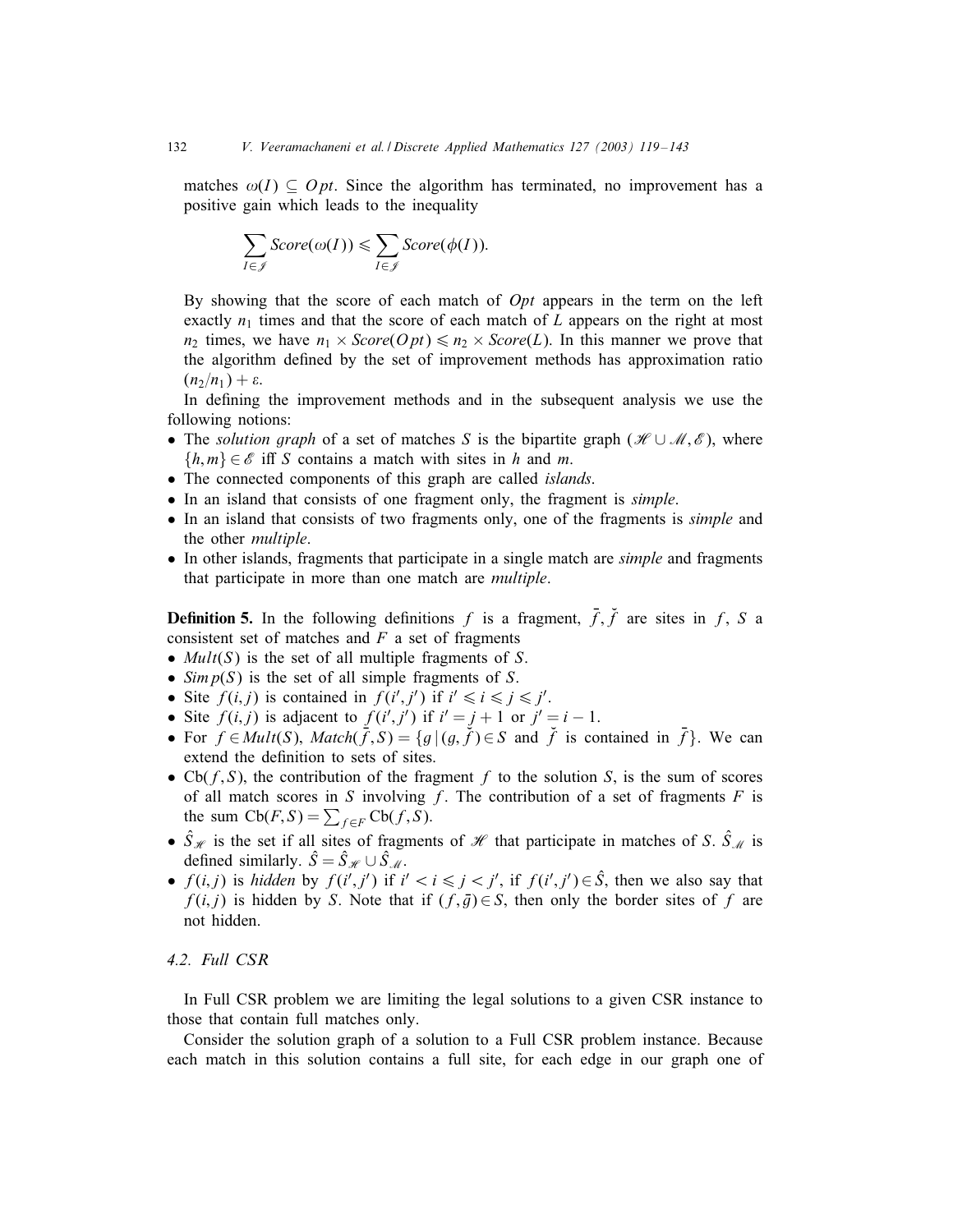the ends has one neighbor only. Consequently, in each island, at most one node is a multiple fragment.

Our improvement methods create new full matches using two-phase algorithm,  $TPA(B, S)$ , where

•  $B$  is a union of sites of  $M$  and defines

 $\text{Sites}(B) = \{\bar{m} : \bar{m}, \text{ viewed as an interval, is contained in } B\};$ 

•  $S$  is the current solution and is used to define the profit function  $p(h, \bar{m}) = MS(h, \bar{m}) - Cb(h, S).$ 

We run TPA(B, S) with index set  $\mathcal{H}$ , interval set Sites(B) and profit function p. In our algorithms TPA( $B$ ) is a shorthand for TPA( $B$ , S) where S is the current solution.

**Lemma 2.** Let Opt be any optimal solution. A run of  $TPA(B, S)$  creates a set of matches with the sum of scores at least

$$
ho\,pe(B,S) = \frac{1}{2} \sum_{f \in Match(B,Opt)} (Cb(f,Opt) - Cb(f,S)).
$$

**Proof.** From the definition of the profit function, we see that each fragment  $f \in$  $Match(B, Opt)$  participates with score Cb(f, Opt) – Cb(f, S). Since TPA has approximation ratio 2 the result follows.  $\Box$ 

**Lemma 3.** If for each fragment of  $\mathcal{H} \cup \mathcal{M}$  we know whether it is simple or multiple in Opt; then Full CSR has a 2-approximation algorithm.

**Proof.** Let  $\mathcal{H} = \mathcal{H}_{\text{simp}} \cup \mathcal{H}_{\text{mult}}$ , where  $\mathcal{H}_{\text{simp}} = \mathcal{H} \cap \text{Sim } p(Opt)$ . Similarly let  $\mathcal{M} =$  $\mathcal{M}_{\text{simp}} \cup \mathcal{M}_{\text{mult}}$ . Let S be the set of matches generated by the following algorithm: 1. Run TPA( $\mathcal{H}_{\text{mult}}$ ) with index set  $\mathcal{M}_{\text{simp}}$ .

2. Run TPA( $\mathcal{M}_{\text{mult}}$ ) with index set  $\mathcal{H}_{\text{sim}}$ .

Since no fragment is involved in both TPA runs; from Lemma 2 it follows that:

$$
Score(S) \geq \frac{1}{2} \text{Cb}(Match(\mathcal{H}_{mult}), Opt) + \frac{1}{2} \text{Cb}(Match(\mathcal{M}_{mult}), Opt)
$$
  
\n
$$
\geq \frac{1}{2} (\text{Cb}(\mathcal{M}_{simp}, Opt) + \text{Cb}(\mathcal{H}_{simp}, Opt))
$$
  
\n
$$
\geq \frac{1}{2} \text{Cb}(Simp(Opt), Opt)
$$
  
\n
$$
\geq \frac{1}{2} Score(Opt).
$$

The algorithm of Lemma 3 can be used only if the role that each fragment plays in  $Opt$  is known. Since this information is not generally available, the rest of this section describes a more complicated iterative improvement algorithm.

Let  $S$  be the current set of matches. In the improvement methods described below, a site  $\bar{f}$  may need to be *prepared* for a match. The manner of *preparation* of the site depends on the classification of  $f$ :

•  $f \in Sim p(S)$ : detach f from its match (if any).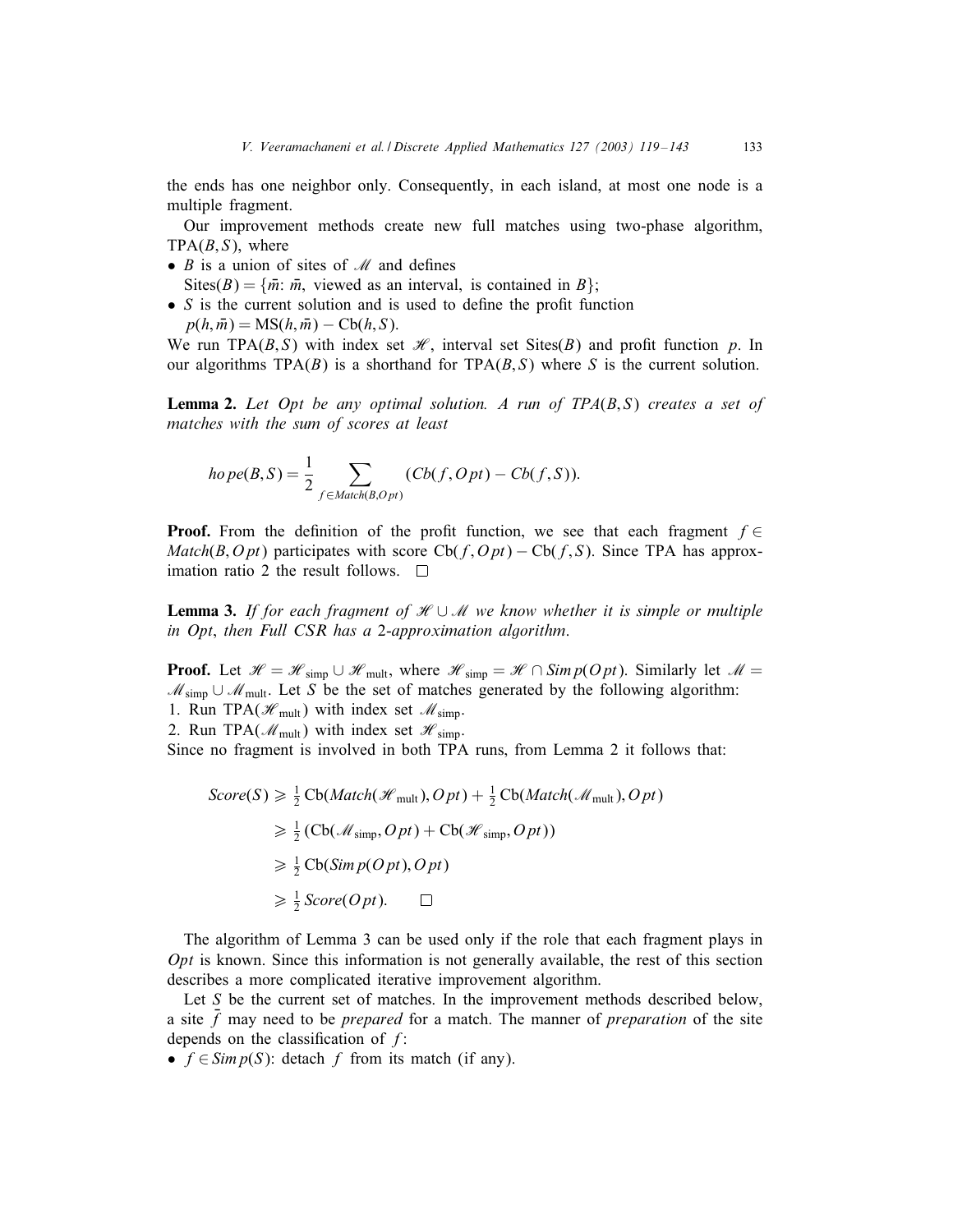

Fig. 9. Two cases (a), (b) of improvement attempt  $I_1(f, \bar{g}, \bar{g})$  are shown. In both cases preparation of f detaches it from  $g_1$ . In (a) preparation of  $\check{g}$  detaches  $f_2$  and restricts matches made by  $f_1, f_3$ . In (b) preparation of  $\check{g}$  detaches g from  $f_1$ . Sites on which TPA is run are filled with slanted lines.

•  $f \in Mult(S)$ : if the site is hidden by S it cannot be prepared (and the improvement that specifies a match of  $\bar{f}$  cannot proceed). Otherwise, restrict any match of the form  $(g, \check{f})$  to  $(g, \check{f} - \bar{f})$ . Note that if  $\check{f}$  is contained in  $\bar{f}$ , g becomes completely detached.

Our iterative algorithm Full Improve has one improvement method.

 $I_1(f,\bar{g},\check{g})$ 

If  $\tilde{q}$  contains  $\bar{q}$  and is not hidden by S,

- 1. Prepare the sites  $f$  and  $\check{g}$ .
- 2. Match f with  $\bar{g}$  (intuitively we plug in f to site  $\bar{g}$ ).
- 3. Run TPA $(\check{g} \bar{g})$ .
- 4. If g is detached from some site  $\bar{f}_1$  during preparation of  $\tilde{g}$
- in Step 1, run TPA $(\bar{f}_1)$ .

We say that  $\bar{g}$  is the target of this improvement attempt.

Fig. 9 shows two cases of an  $I_1$  improvement attempt. Only Steps 1–3 are executed in the first case. Step 4 is executed in the second case because  $q$  is detached during preparation.

Let  $L$  be the consistent set of matches generated by our improvement algorithm. In the analysis that follows, we assume that the optimum legal solution is  $Opt$ .

**Definition 6.** Suppose  $g \in Mult(Opt)$ .

- If  $(\bar{f}, \bar{g}) \in L$  and  $\bar{g}$  hides  $\bar{g} \in \widehat{Opt}$  we say that f owns TPA site  $\bar{g}$ . This defines "owns" and "TPA sites".
- A *TPA zone* is the union of adjacent TPA sites.
- If  $(\bar{f}, \bar{g}) \in Opt$  and  $\bar{g}$  is not part of any TPA zone, then  $\bar{g}$  is a *plug-in site*. See Fig. 10.

Remark 2. The following remarks can be easily verified:

- Each TPA zone has a single owner.
- A TPA zone always extends between two plug-in sites (but not vice versa).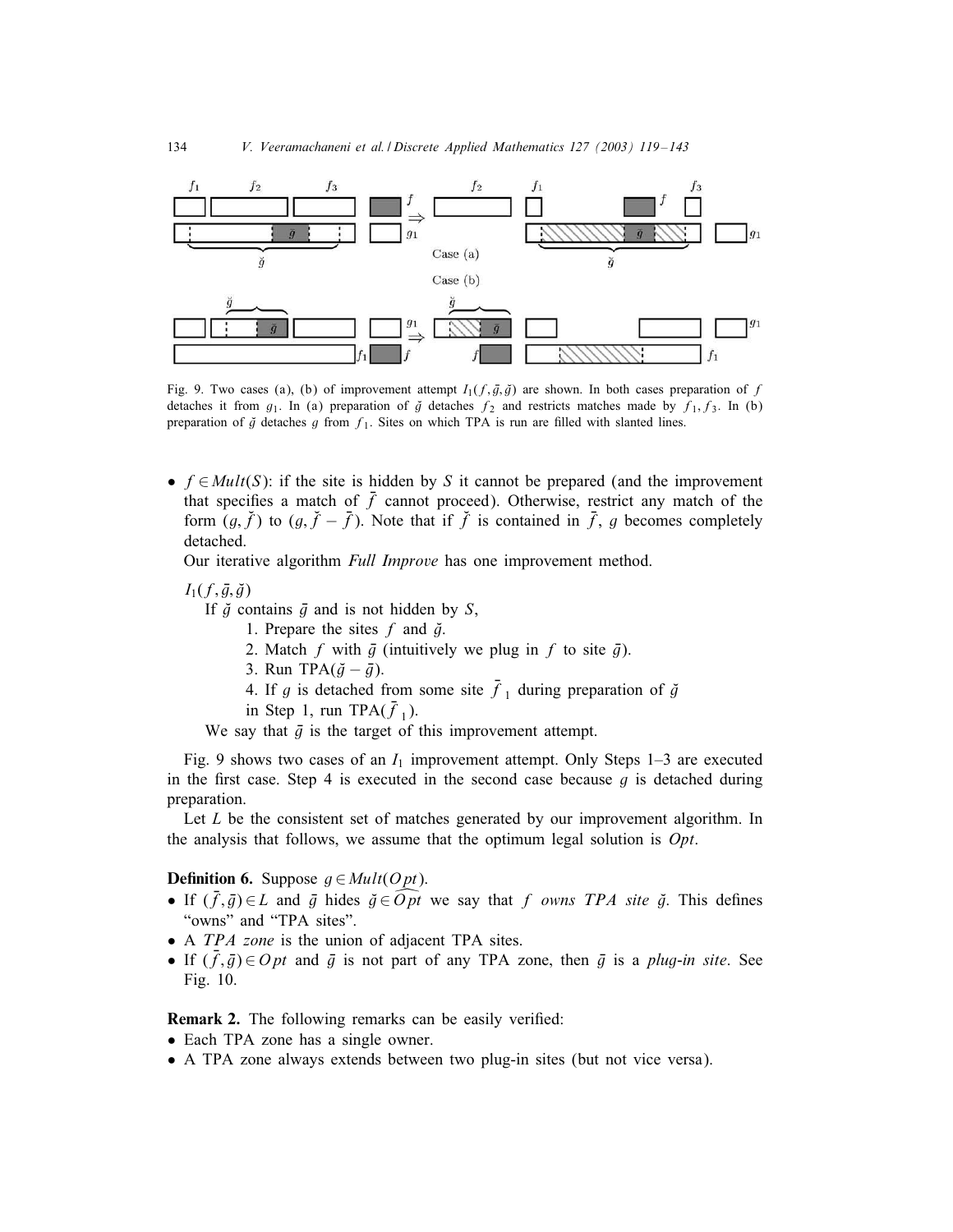

Fig. 10.  $g \in Mult(L)$  is partitioned into TPA zones and plug-in sites. Arrows point to the owners. Matches of *Opt* are shown using fragments with dashed outlines.  $g(1, 8) \in \hat{L}$  hides  $g(3, 4), g(5, 6) \in \widehat{Opt}$ . Therefore  $g(3,6) = g(3,4) \cup g(5,6)$  is a TPA zone owned by  $f_1$ .  $g(1,2)$ ,  $g(7,10)$ ,  $g(11,12)$  are not hidden by any site of  $\hat{L}$  so they are plug-in sites.



Fig. 11. TPA zones associated with plug-in sites. Fragments  $f_1, f_2, g \in Mult(Opt)$  are partitioned into TPA zones and plug-in sites. TPA zone  $\bar{f}_1$  is associated with the two plug-in sites adjacent to it because  $f_1 \in Simp(L)$ . TPA zone  $\bar{g}$  of  $g \in Mult(L)$  is not associated with its neighbors because its owner  $f_1 \in Mult(Opt)$ . TPA zone  $\check{g}$  of  $g \in Mult(L)$  is associated with its neighbors because its owner  $f_3 \in \text{Sim } p(Opt)$ .

- Any fragment of  $Mult(Opt)$  is partitioned into TPA zones and plug-in sites.
- Any fragment of  $Simp(L) \cap Mult(Opt)$  has at most one TPA zone.

**Definition 7.** TPA zone  $\bar{q}$  is associated with plug-in site  $\tilde{q}$  if

- $\bar{q}$  is adjacent to  $\bar{q}$  and
- $q \in \text{Sim } p(L)$  org  $\in \text{Mult}(L)$  but some  $f \in \text{Sim } p(Opt)$  owns  $\bar{q}$ . See Fig. 11.
- zone( $\tilde{q}$ ) is the union of plug-in site  $\tilde{q}$  and the TPA zones associated with it.

We now construct the collection (multi-set) of improvement attempts  $\mathscr{J}$ . Each attempt of  $\mathcal J$  targets a plug-in site. For a plug-in site  $\bar{g}$ , we will use the short-hand notation  $I_1(\bar{g})$  to denote the attempt  $I_1(f, \bar{g}, \text{zone}(\bar{g}))$ , where  $(f, \bar{g}) \in Opt$ . For each plug-in site  $\bar{g}$ ,  $\mathscr{J}$  has one improvement attempt  $I_1(\bar{g})$ .

In our analysis, we now estimate *gain(* $\mathcal{I}$ *)*. In the improvement attempts of the algorithm a match is either made explicitly in Step 2 of an  $I_1$  improvement method or as a result of a TPA run. The construction of  $\mathscr J$  ensures that the explicit matches attempted are matches of  $Opt$  and that TPA runs are made only on TPA zones of multiple fragments. Therefore, using hope as a lower bound on the sum of scores of matches created by a TPA run, we can compute a lower bound of  $gain(\mathcal{J})$  in which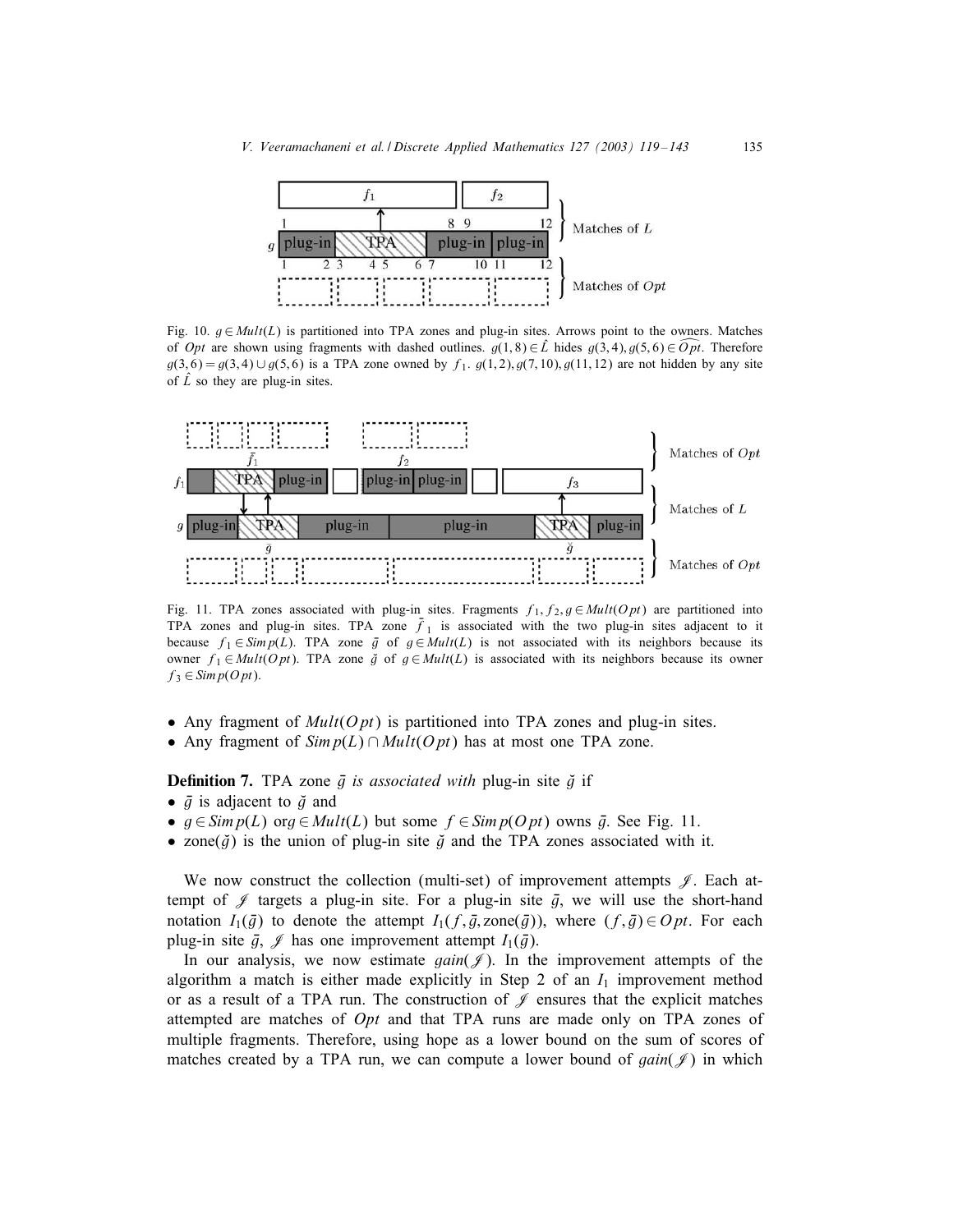the positive terms are scores of matches of  $Opt$  and the negative terms are scores of matches of L. We show that in this estimate of  $gain(\mathcal{J})$ :

- $\bullet$  the score of each match of *Opt* is added exactly once,
- the score of each match of  $L$  is subtracted at most 3 times.

Since no improvement attempt has a positive gain we then have

$$
0 \geq \text{gain}(\mathcal{J}) \geq \text{Score}(Opt) - 3 \times \text{Score}(L) \tag{3}
$$

and the required approximation ratio follows.

Lemma 4. TPA is applied to each TPA zone exactly twice.

**Proof.** Let  $\bar{g}$  be a TPA zone.

- If  $\bar{g}$  is associated with the neighboring two plug-in sites, the  $I_1$  attempts that target these plug-in sites run TPA on  $\bar{g}$  in Step 3.
- Otherwise,  $\bar{g}$  is owned by some  $f \in Mult(Opt)$  and f has two plug-in sites. The improvement attempts that target these plug-in sites, detach  $f$  from  $g$  and run TPA on  $\bar{g}$  in Step 4.  $\Box$

**Lemma 5.** The score of each match of Opt is added exactly once in gain( $\mathcal{J}$ ).

**Proof.** Consider any match  $(f, \bar{g}) \in Opt$ . Since  $g \in Mult(Opt)$  can be partitioned into plug-in sites and TPA zones there are two possibilities:

- $\bar{g}$  is a plug-in site: the attempt  $I_1(\bar{g}) \in \mathscr{J}$  so  $MS(f, \bar{g})$  is added once to the estimate of gain $(\mathscr{J})$ .
- $\bar{g}$  is a TPA site: according to Lemma 4 two TPA runs are made on the TPA zone  $\bar{g}$ containing  $\bar{g}$ . Since  $f \in Match(\bar{g}, Opt)$  it follows from Lemma 2 that together these runs add Cb(f, O pt) = MS(f,  $\bar{q}$ ) to the estimate of gain( $\mathcal{J}$ ).  $\Box$

Note that since

$$
Score(L) = \sum_{f \in Simp(L)} Cb(f, L) = \sum_{f \in Mult(L)} Cb(f, L)
$$
\n(4)

all the negative terms in the estimate of  $gain(\mathcal{J})$  can be expressed in the form  $-(hI_f+$  $apl_f + ppl_f$ )Cb(f,L) where

- $h l_f$ , or hope loss of f, is caused by the use of Cb(f, L) in the estimates of hope;
- a  $p l_f$ , or active preparation loss of f, is caused by detaching f during preparation of sites on fragment  $f$  itself;
- ppl<sub>f</sub>, or passive preparation loss of f, is caused by detaching f during preparation of sites on other fragments.

**Lemma 6.** For  $f \in \text{Sim } p(Opt)$  we have  $hl_f + apl_f = 1$ .

**Proof.** Suppose  $f \in \text{Sim } p(Opt)$ , i.e.,  $(f, \bar{g}) \in Opt$  for some  $\bar{g}$ . There are two cases to consider: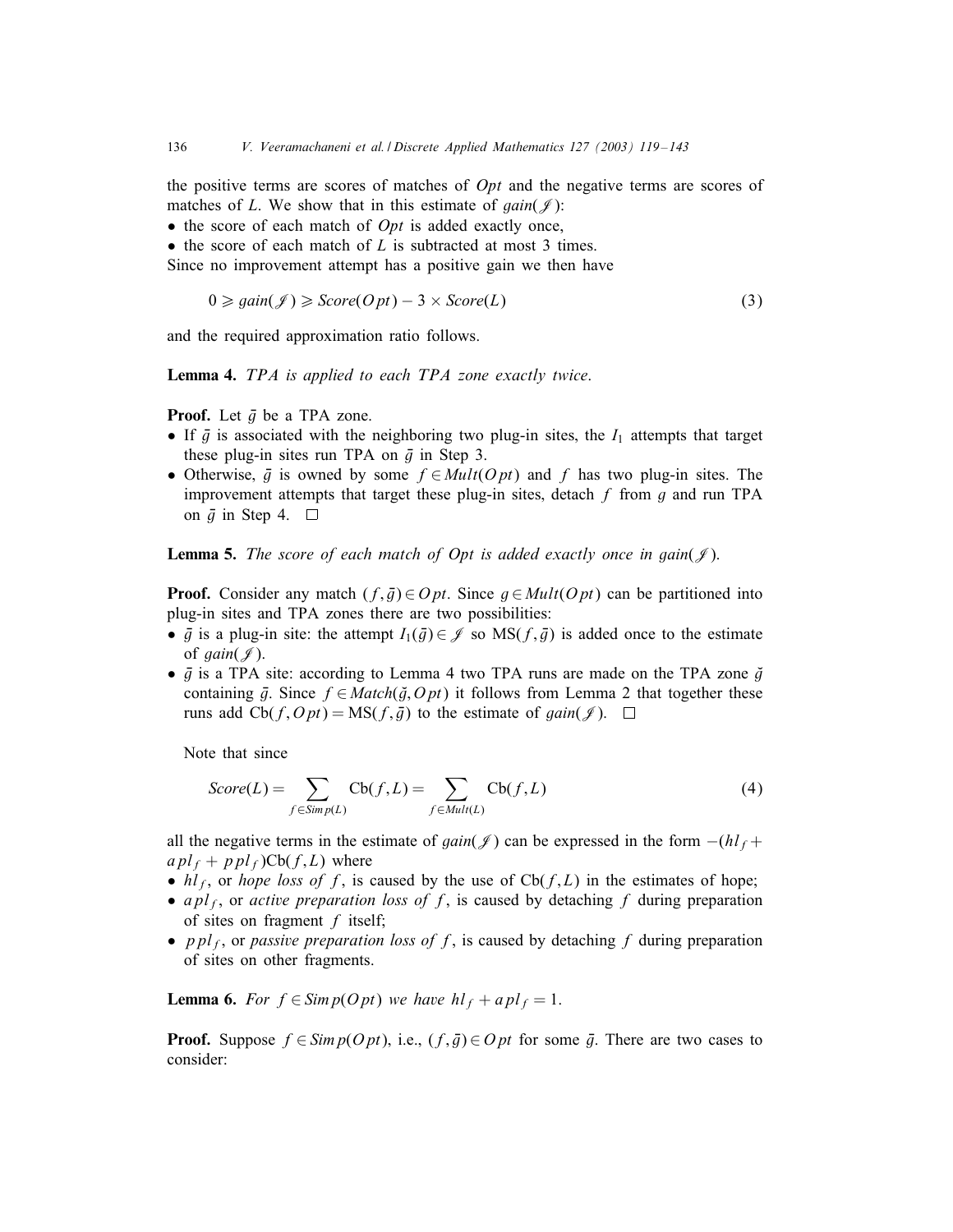

Fig. 12. The four types of matches in which  $q \in Mult(Opt) \cap Mult(L)$  participates in L. Matches are restricted (removed) by  $I_1$  attempts. Shading is used to denote the portion of the match restricted (removed) and the fragment that plugs in and is responsible for the restriction (removal).

- $\bar{g}$  is a plug-in site:  $a pl_f=1$  because f is detached in Step 1 of the attempt  $I_1(\bar{g}) \in \mathcal{J}$ .
- $\bar{g}$  is a TPA site: By Lemma 4 two TPA runs are made on the TPA zone containing this TPA site;  $hl_f = 1$  because (by Lemma 2) f contributes  $-\frac{1}{2}Cb(f, L)$  to the hope of each TPA run, thus  $hl_f = \frac{1}{2} + \frac{1}{2}$ .

**Lemma 7.** For  $f \in Mult(Opt) \cap Simp(L)$  we have  $hl_f + apl_f = 2$ .

**Proof.** Clearly,  $hl_f=0$ . From Remark 2 it follows that f has exactly two border plug-in sites, say  $\bar{f}$ ,  $\check{f}$ . The improvements attempts  $I_1(\bar{f})$ ,  $I_1(\check{f})$  detach f during preparation. So apl<sub>f</sub> = 2.  $\square$ 

**Lemma 8.** The score of each match of L is lost at most three times in gain( $\mathcal{J}$ ).

**Proof.** By Eq. (4) it suffices to show that for every  $f \in Simp(L)$ ,  $hl_f + apl_f +$  $ppl_f \leq 3$ .

Consider the match  $(f,\bar{g})\in L$  and suppose  $g\in \text{Sim }p(Opt)$ . By Lemma 6,  $hl_g +$  $apl<sub>g</sub> = 1$ . Equivalently this loss of Cb(g, L) can be construed as a single passive preparation loss for each  $f \in Match(g, L)$  because  $Cb(g, L) = \sum_{f \in Match(g, L)} Cb(f, L)$ . Therefore,  $ppl_f = 1$  and using Lemma 6, Lemma 7 we have  $hl_f + apl_f + ppl_f \leq 3$ .

Now consider the match  $(f,\bar{g})\in L$  when  $g\in Mult(Opt)$ . We need to consider the four cases that are illustrated in Fig. 12.

Suppose that  $f \in Mult(Opt)$ , by Lemma 7 it suffices to show that  $ppl_f \leq 1$ . There are two cases:

- if  $f$  owns a TPA zone  $\check{g}$  the attempts that target the two plug-in sites adjacent to  $\check{g}$  can restrict the match. But as Fig. 12 shows for  $f_1$ , the restricted portions are non-overlapping and together subtract the score of the match at most once. So  $ppl_f \leq 1$ .
- if  $\bar{g}$ , the match of  $f$  ( $f_2$  in Fig. 12) is contained within a plug-in site  $\bar{g}$  then  $ppl_f=1$ because of the improvement attempt  $I_1(\check{q})$ .

Suppose that  $f \in \text{Sim } p(Opt)$ , by Lemma 6 it suffices to show that  $ppl_f \leq 2$ . There are two cases:

• if  $\bar{g}$ , the match of  $f$  ( $f_3$  in Fig. 12) is contained within a plug-in site  $\bar{g}$  then  $ppl_f=1$ because of the improvement attempt  $I_1(\check{g})$ .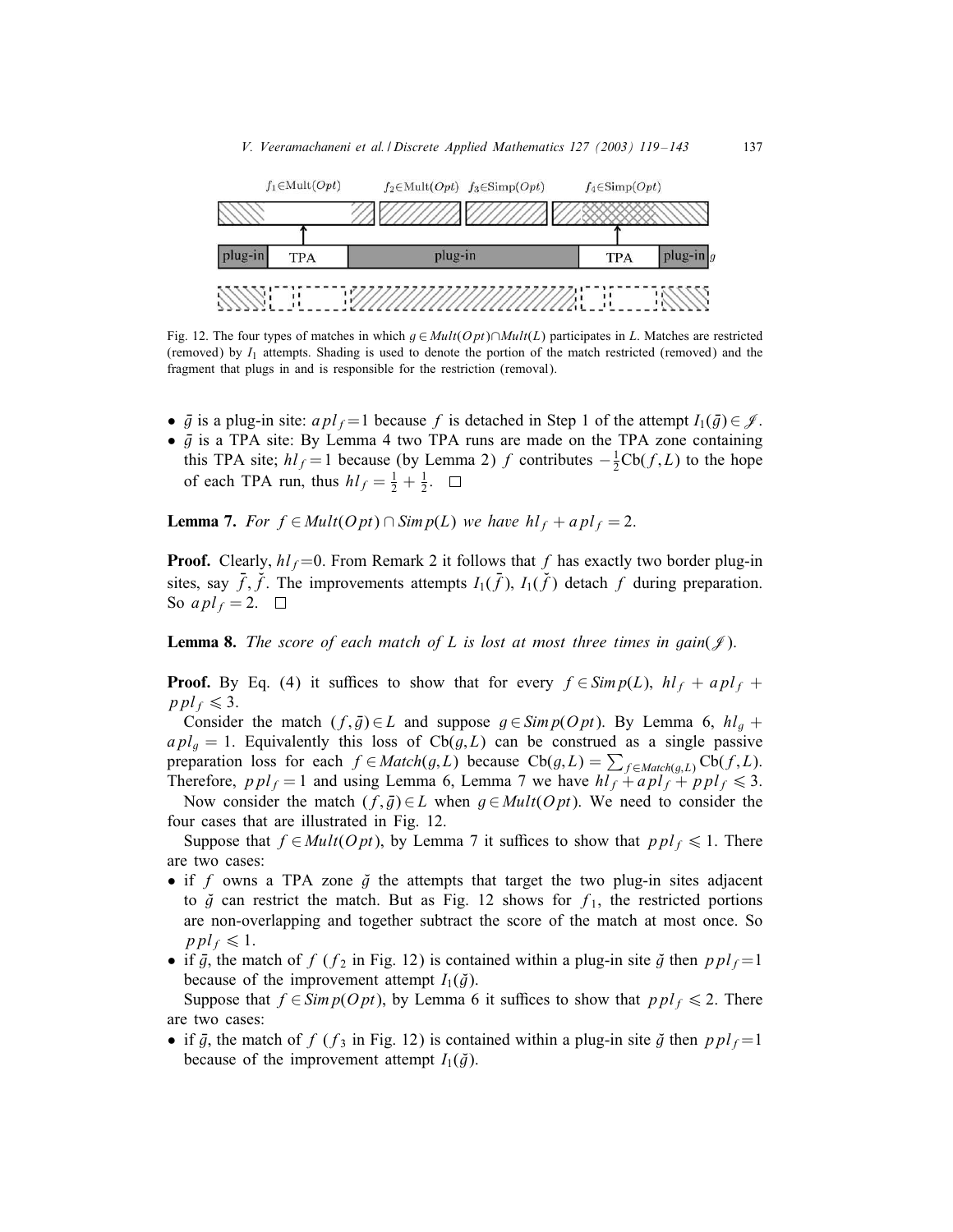• if f ( $f_4$  in Fig. 12) owns a TPA zone  $\check{g}$ ,  $\check{g}$  is associated with the two plug-in sites adjacent to it. Attempts that target these plug-in sites can restrict the match. These restrictions may overlap but together amount to at most twice the score of  $(f, \bar{g})$ . Thus,  $ppl_f \leq 2$ .  $\Box$ 

Theorem 4. Algorithm Full Improve solves the Full CSR problem with approximation factor  $3 + \varepsilon$ .

**Proof.** The approximation ratio follows from inequality (3), Lemmas 5 and 8.  $\Box$ 

4.3. Border CSR

In Border CSR problem we consider problem instances where the optimum solution contains border matches only.

Lemma 9. There exists a polynomial time algorithm for the Border CSR problem with approximation factor 2.

**Proof.** Consider the solution graph ( $\mathcal{H} \cup \mathcal{M}, \mathcal{E}$ ) of the optimum solution to a Border CSR instance ( $\mathcal{H}, \mathcal{M}, \sigma$ ). Because each fragments has only two borders and every site must be a border site, this is a degree 2 bipartite graph. Thus, we can partition  $\mathscr E$  into two matchings  $\mathscr A$  and  $\mathscr B$ . Clearly the sum of the scores of the matches represented by one of the sets  $\mathscr A$  or  $\mathscr B$  is at least 50% of the total score. In this set each fragment participates in at most one match; thus we can assume that all sites in the matches are full.

Consequently, to Ind a legal solution to our instance of Border CSR with score at least  $50\%$  of the optimum, it suffices to find an optimum legal solution in which every match consists of two full sites. The latter we can Ind by applying the algorithm for the maximum weight matching to the bipartite graph with node set  $\mathcal{H} \cup \mathcal{M}$  and edge weight function

 $w({h, m}) = MS(h, m).$  $\Box$ 

However, we prefer an alternate algorithm with approximation ratio 3, *Border Im*prove, for the Border CSR problem. Unlike the algorithm of Lemma 9, we will be able to combine this algorithm with the algorithm for the Full CSR problem discussed in the previous section.

The algorithm for the Full CSR problem creates full matches only. Therefore, each island of the solution contains at most one multiple fragment. We call such islands 1-*islands*. The algorithm for the Border CSR problem allows each multiple fragment to participate in at most one border match. So, in addition to 1-islands, the solution may contain 2-*islands*—islands with two multiple fragments sharing a border match.

Since all sites chosen by the Border Improve algorithm are border sites, we will occasionally refer to them simply as sites in this section. The algorithm repeatedly prepares chosen sites on pairs of fragments and forms border matches. A site is prepared as described in the previous section. In addition, if the site belongs to the multiple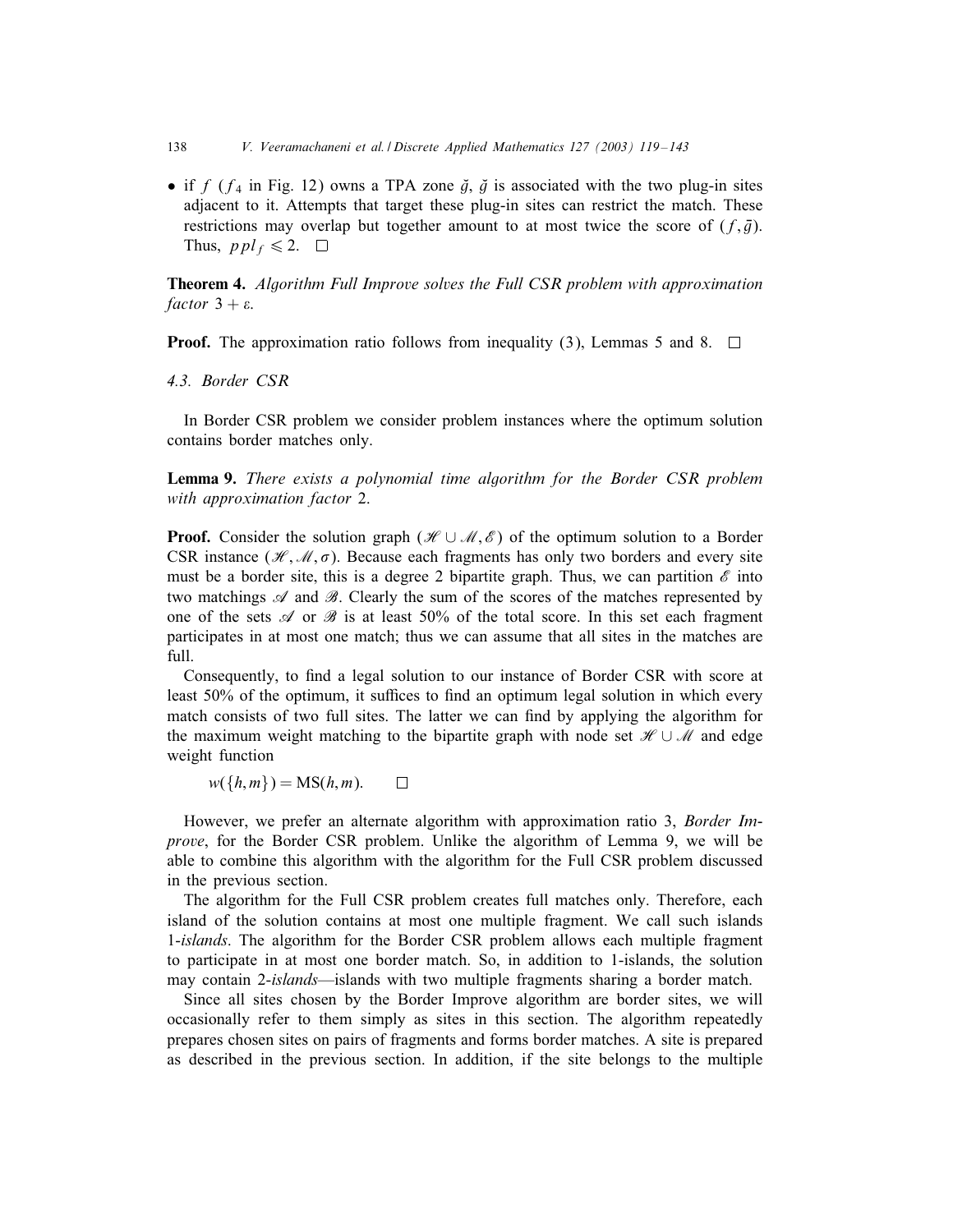

Fig. 13.  $I_3(\bar{f}_1, \bar{g}_1, \bar{f}_2, \bar{g}_2)$  improvement attempt breaks the 2-island formed by  $f_1, g_1$  and the 2-island formed by  $f_5, g_2$ . The matches in which  $f_3, g_4$  participate are restricted while the matches in which  $f_2, f_4, g_5$ participate are removed during preparation.

fragment of a 2-island, we first *break* the 2-island by removing the match between the two multiple fragments. This ensures that our solution consists of 1-islands and 2-islands only. We have two improvement methods.

 $I_2(\bar{f}, \bar{g})$ . Prepare the sites  $\bar{f}, \bar{g}$  and match them.

 $I_3(\bar{f}_1, \bar{g}_1, \bar{f}_2, \bar{g}_2)$ . Applicable if  $f_1, g_1$  are multiple fragments of the same 2-island. Prepare all four sites. Make the matches  $(\bar{f}_1, \bar{g}_2)$  and  $(\bar{g}_1, \bar{f}_2)$ .

Fig. 13 shows a sample  $I_3$  improvement attempt.

Let  $L$  be the solution generated by Border Improve. With the knowledge of the optimum solution, Opt, we will construct a multi-set of improvement attempts  $\mathcal{J}$ . Each improvement attempt in  $\mathcal J$  removes some matches of L and creates matches of Opt.  $\mathscr I$  will have the property that if all the improvement attempts in it are carried out

• each match of  $L$  will be removed 12 times,

• each match of  $Opt$  will be attempted four times.

When the algorithm terminates because all attempts fail, adding the inequalities representing the failure of attempts of  $\mathscr J$  gives us

$$
12 \times Score(L) \geq 4 \times Score(Opt),
$$
\n<sup>(5)</sup>

which is the required result.

All the improvement attempts in  $\mathcal J$  try to form matches present in Opt. Thus, in the description of  $\mathscr J$  an attempt of method  $I_2$  is described as  $I_2(\bar f)$ , the other site being implicit. Similarly, an attempt of method  $I_3$  is specified as  $I_3(\bar{f}, \bar{g})$ , where f, g are the multiple fragments of the same 2-island.

We call the sites that are specified in an attempt the *explicit parameters* and the sites that are implied the *implicit parameters*. We construct  $\mathcal{J}$  as follows:

- Let f be any simple fragment or multiple fragment in a 1-island of L. Let  $f^1, f^2$ be the border sites of f in Opt. Then  $\mathscr J$  contains two improvement attempts  $I_2(f^1)$ , two improvement attempts  $I_2(f^2)$ .
- Let  $f, g$  be the two multiple fragments of a 2-island in L. Let  $f^1, f^2$  be the border sites of f and let  $g^1, g^2$  be the border sites of g. Then  $\mathscr J$  contains the four improvement attempts— $I_3(f^1, g^1)$ ,  $I_3(f^1, g^2)$ ,  $I_3(f^2, g^1)$  and  $I_3(f^2, g^2)$ .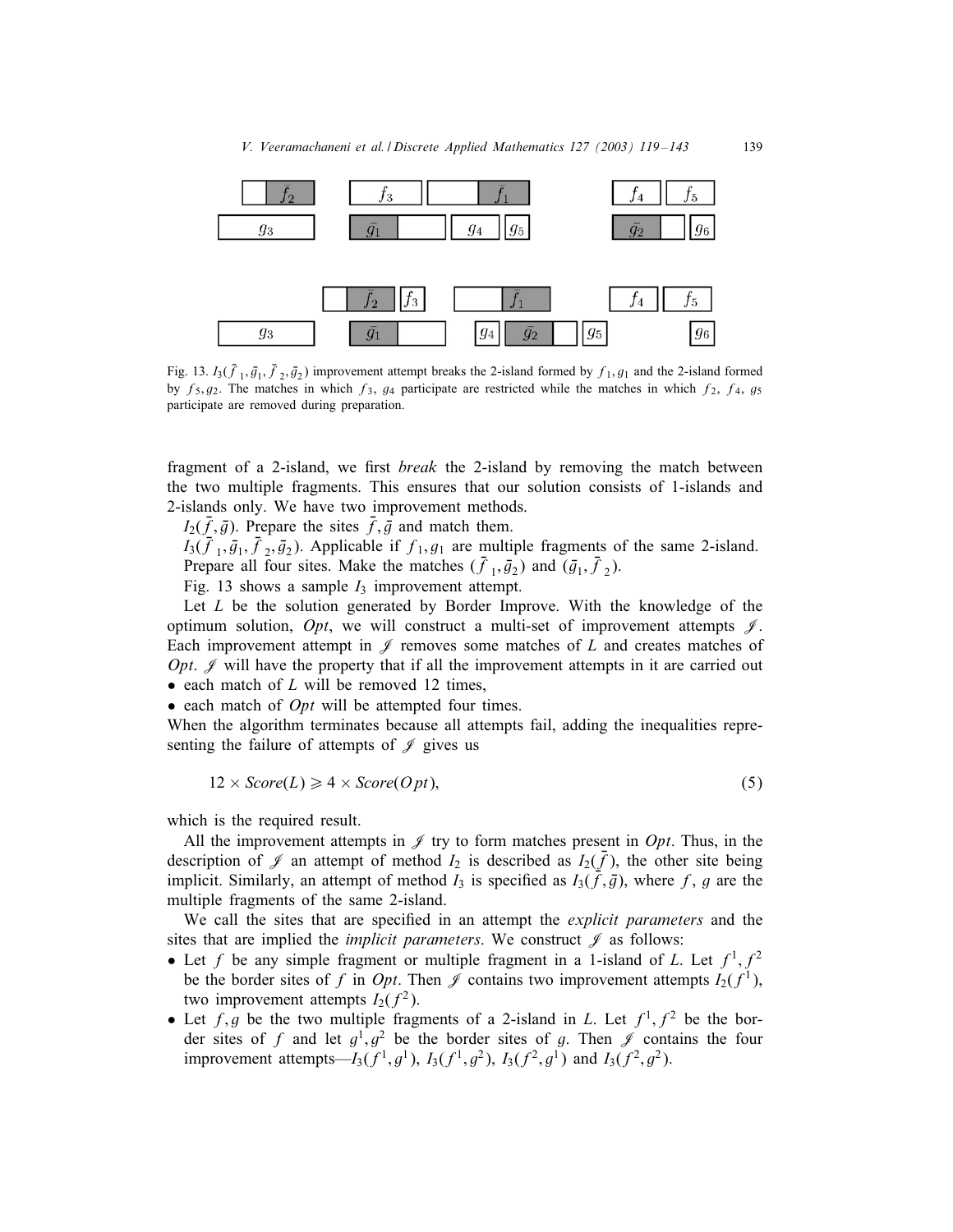

Fig. 14.  $(f, \bar{g}) \in L$  is shown with the border sites that the fragments have in Opt.  $f^3$ ,  $f^4$  represent the portion of the match restricted by attempts involving  $g^1, g^2$ , respectively.

Lemma 10. The score of each (border) match of Opt is added exactly four times in  $gain(*f*).$ 

**Proof.** From the construction of  $\mathcal J$  described above, it is easy to see that each border site of *Opt* is the explicit parameter of an  $I_2$  or  $I_3$  improvement attempt exactly twice. Because this applies to both sites of a border match, each match of  $Opt$  is attempted four times.  $\square$ 

**Lemma 11.** The score each border match of L is lost at most 12 times in gain( $\mathcal{I}$ ).

**Proof.** Consider the border match formed by the two multiple fragments,  $f$ ,  $g$ , in a 2-island. Let  $f^1$ ,  $f^2$  be the border sites of h and let  $g^1$ ,  $g^2$  be the border sites of g in Opt.

- The match between  $f$  and  $g$  is broken four times because of the improvement attempts  $I_3(f^1, g^1)$ ,  $I_3(f^1, g^2)$ ,  $I_3(f^2, g^1)$ ,  $I_3(f^2, g^2)$ . These are the only attempts of  $\mathscr{J}$  in which  $f^1, f^2, g^1, g^2$  are explicit parameters.
- Each of the sites  $f^1, f^2, g^1, g^2$  is an implicit parameter of two improvement attempts in  $\mathscr{J}$ . These eight improvement attempts break the 2-island during the preparation of the concerned site.

Thus, the score of the match is lost 12 times overall.  $\Box$ 

**Lemma 12.** The score each full match of L is lost at most 12 times in gain( $\mathcal{I}$ ).

**Proof.** Consider any full match (f,  $\bar{g}$ )∈L. Since  $hl_f=0$  it suffices to show that  $apl_f+$  $ppl_f \leq 12$ . Let  $f^1, f^2$  be the border sites of f and let  $g^1, g^2$  be the border sites of g in Opt.

- The sites  $f^1, f^2$  participate in four attempts each.  $apl_f = 8$  because these attempts detach  $f$  from  $q$  during preparation.
- As indicated by Fig. 14 the four attempts in which  $g<sup>1</sup>$  participates restrict the portion of the match represented by site  $f^3$ . Similarly, the four attempts in which  $g^2$  participates restrict the portion of the match represented by site  $f^4$ .  $ppl_f = 4$  because overall these restrictions subtract the score of the match exactly four times.

Thus, the match loses its score at most 12 times overall.  $\Box$ 

Theorem 5. Algorithm Border Improve solves the Border CSR problem with approx*imation factor*  $3 + \varepsilon$ .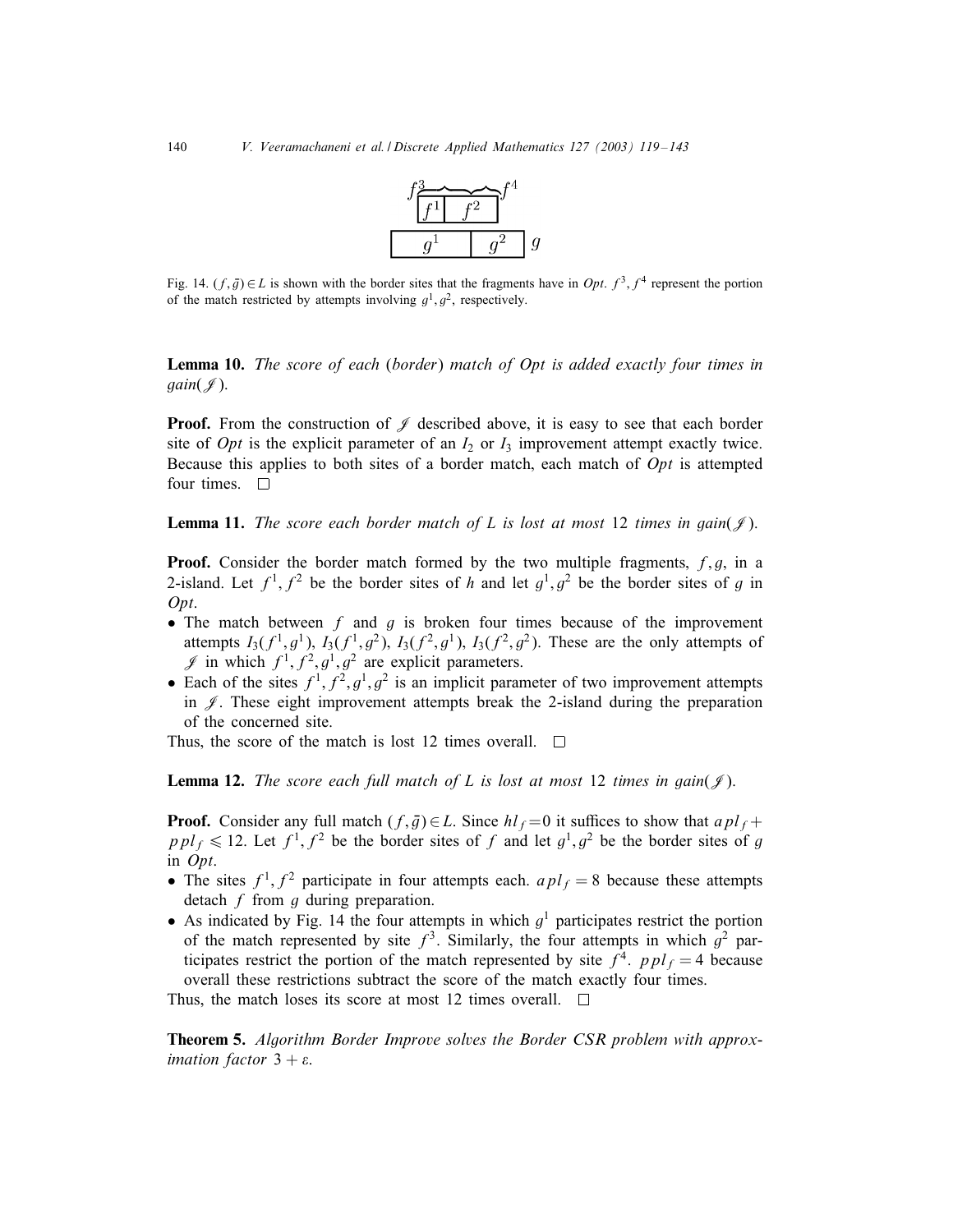

Fig. 15. In  $I_2(f^1, f^2, g^1, g^2)$  improvement attempt, f is detached from  $g_1$  when the site  $f^2$  is prepared. After the shaded border sites are matched, TPA is run on the sites Illed with slanted lines.



Fig. 16.  $I_2(f^1, f^2, g^1, g^2)$  attempt breaks the 2-island formed by g and  $f_2$ .  $I_1(f_1, g^3, g^4)$  can be combined with it. TPA runs are made on the sites filled with slanted lines.

**Proof.** The proof follows from inequality (5), Lemmas  $10-12$ .  $\Box$ 

## 4.4. General CSR

We now consider the general CSR problem. A site is prepared in exactly the same manner as in Section 4.3. Thus, the solution generated by the algorithm consists of 1-islands and 2-islands only.

The iterative improvement algorithm, CSR Improve, consists of method  $I_1$  from Section 4.2 and methods  $I_2, I_3$  from Section 4.3.  $I_2, I_3$  are modified by treating the border sites as targets of  $I_1$  attempts. Thus, for each border site an additional site that contains the border site needs to be specified. Since the modifications are similar for both methods, only  $I_2$  is explained in detail.

 $I_2(f<sup>1</sup>, f<sup>2</sup>, g<sup>1</sup>, g<sup>2</sup>)$ 

Applicable if  $f^1, g^1$  are border sites contained in  $f^2, g^2$ , respectively

1. Prepare  $f^2$ ,  $g^2$ .

- 2. Match the border sites  $f^1, g^1$ .
- 3. If f was detached from some site  $\bar{g}_1$  in Step 1, run TPA( $\{\bar{g}_1, g^2 - g^1\}$ ) else run TPA( $g^2 - g^1$ ).
- 4. If g was detached from some site  $\bar{f}_1$  in Step 1,

run 
$$
TPA(\{\bar{f}_1, f^2 - f^1\})
$$
 else run  $TPA(f^2 - f^1)$ .

Fig. 15 shows a sample  $I_2$  improvement attempt.

Also, if an  $I_2$  or  $I_3$  attempt breaks a 2-island during preparation, the attempt can be combined with an  $I_1$  attempt that targets the newly exposed border site (or part of it). Fig. 16 shows a valid combination of attempts.

Let  $L$  be the solution generated by the CSR Improve algorithm and let  $Opt$  be some optimal solution. We can partition every fragment  $f \in Mult(Opt)$  into plug-in sites and TPA zones using Definition 6.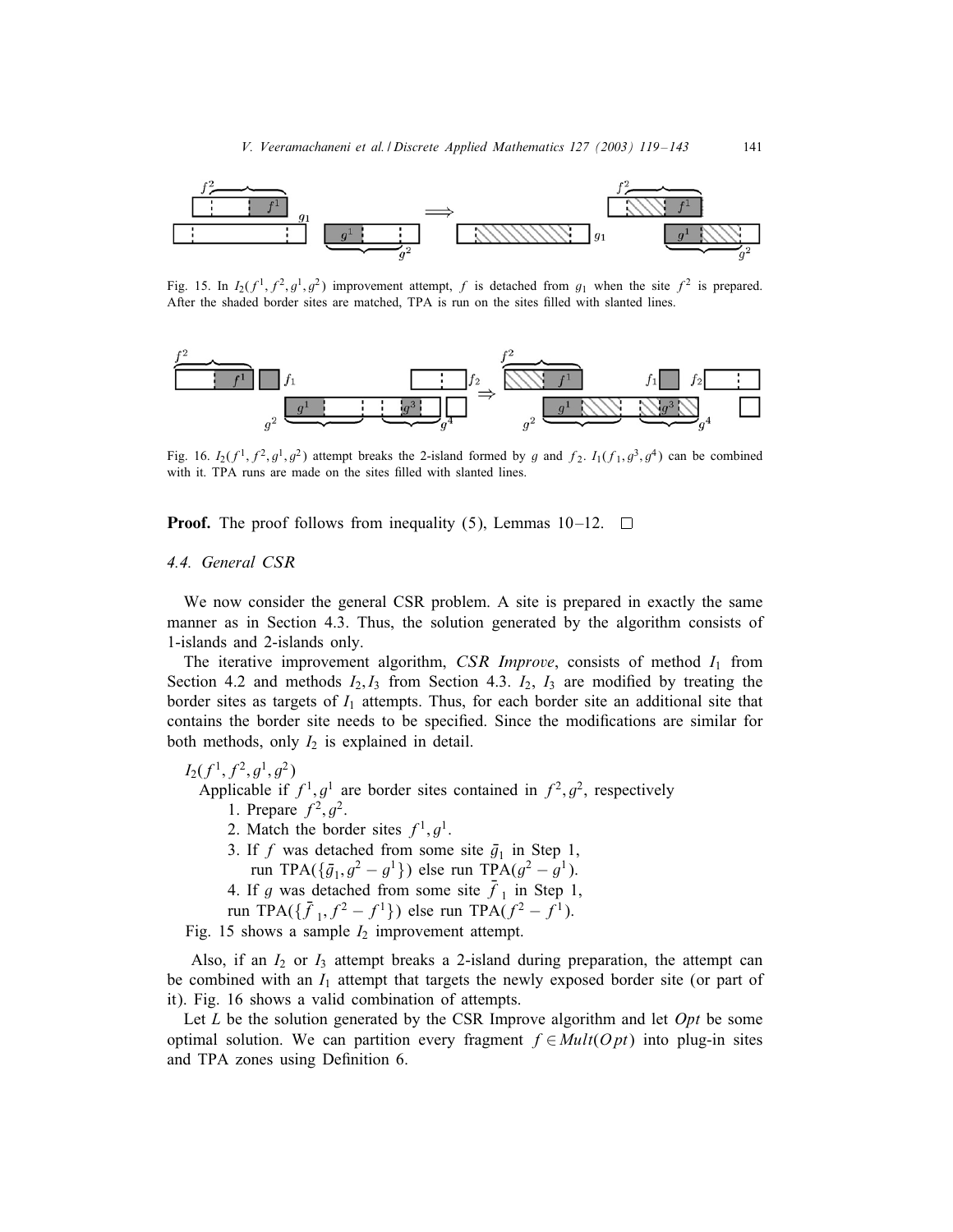

Fig. 17.  $f, g$  are the multiple fragments of a 2-island. Plug-in sites are shaded and TPA zones are filled with slanted lines. Only some of the matches are shown for clarity.

We can now construct a collection of improvement attempts  $\mathcal{J}$ . The  $I_2, I_3$  attempts in  $\mathscr J$  try to form border matches of *Opt*. An  $I_2$  attempt of  $\mathscr J$  with one explicit parameter, say  $I_2(\bar{f})$ , represents the attempt  $I_2(\bar{f}, \text{zone}(\bar{f}), \bar{g}, \text{zone}(\bar{g}))$  where  $(\bar{f}, \bar{g}) \in Opt$  is a border match.

Similarly,  $I_3$  attempts can be described by two explicit parameters—the border plug-in sites of the two multiple fragments of the same 2-island.  $\ell$  is constructed as follows:

- 1. Suppose  $f, g \in Mult(Opt)$  are the multiple fragments of a 2-island in L. Let  $f^1, f^2$ be the border sites of f and let  $g^1, g^2$  be the border sites of g. Then  $\mathscr J$  contains the four improvement attempts— $I_3(f^1, g^1)$ ,  $I_3(f^1, g^2)$ ,  $I_3(f^2, g^1)$  and  $I_3(f^2, g^2)$ .
- 2. Suppose  $\bar{f}$  is a plug-in site that participates in a border match in Opt and is not used as a parameter in Step 1, then  $\mathscr J$  has two improvement attempts  $I_2(\bar f)$ .
- 3. Suppose  $\bar{f}$  is a plug-in site that participates in a full match in Opt, then  $\mathscr J$  has four improvement attempts  $I_1(\bar{f})$ . Whenever possible, these  $I_1$  improvement attempts are combined with the  $I_2$ ,  $I_3$  attempts of Steps 1,2.

**Lemma 13.** The score of each match of Opt is added exactly four times in gain( $\mathcal{J}$ ).

**Proof.** Consider a match  $(\bar{f}, \bar{g}) \in Opt$  where  $g \in Mult(Opt)$ . g can be partitioned into plug-in sites and TPA zones. There are now three possibilities:

- $(\bar{f}, \bar{g})$  is a border match: Lemma 10 shows that  $MS(\bar{f}, \bar{g})$  is added four times in  $\mathcal{J}$ .
- $\bar{g}$  is an inner plug-in site and  $\bar{f} = f$ : the 4  $I_1(\bar{g})$  attempts added in Step 3 of the construction of  $\mathscr J$  ensure that  $MS(f, \bar{g})$  is added four times in  $\mathscr J$ .
- $\bar{g}$  is a TPA site and  $\bar{f} = f$ : Lemma 4 and the above two items imply that TPA is run on the TPA zone containing  $\bar{q}$  exactly eight times. From Lemma 2 it is easy to see that  $\text{Cb}(f, Opt) = \text{MS}(f, \bar{g})$  is added four times.  $\square$

**Lemma 14.** The score of each match of L is lost at most 12 times in gain( $\mathcal{I}$ ).

**Proof.** It follows from Lemma 11 that the score of each border match of  $L$  is lost at most 12 times.

One special instance that needs to be handled is shown in Fig. 17. As mentioned, the match of the 2-island formed by the multiple fragments  $f, g$  is broken 12 times because of  $I_2$ ,  $I_3$  attempts. However, the portion of the match marked x is also restricted in the four  $I_1(\bar{g})$  attempts of  $\mathcal J$ . To prevent x from being lost 16 times overall it is necessary to combine  $I_1(\bar{g})$  attempts with  $I_2, I_3$  attempts that break the 2-island.